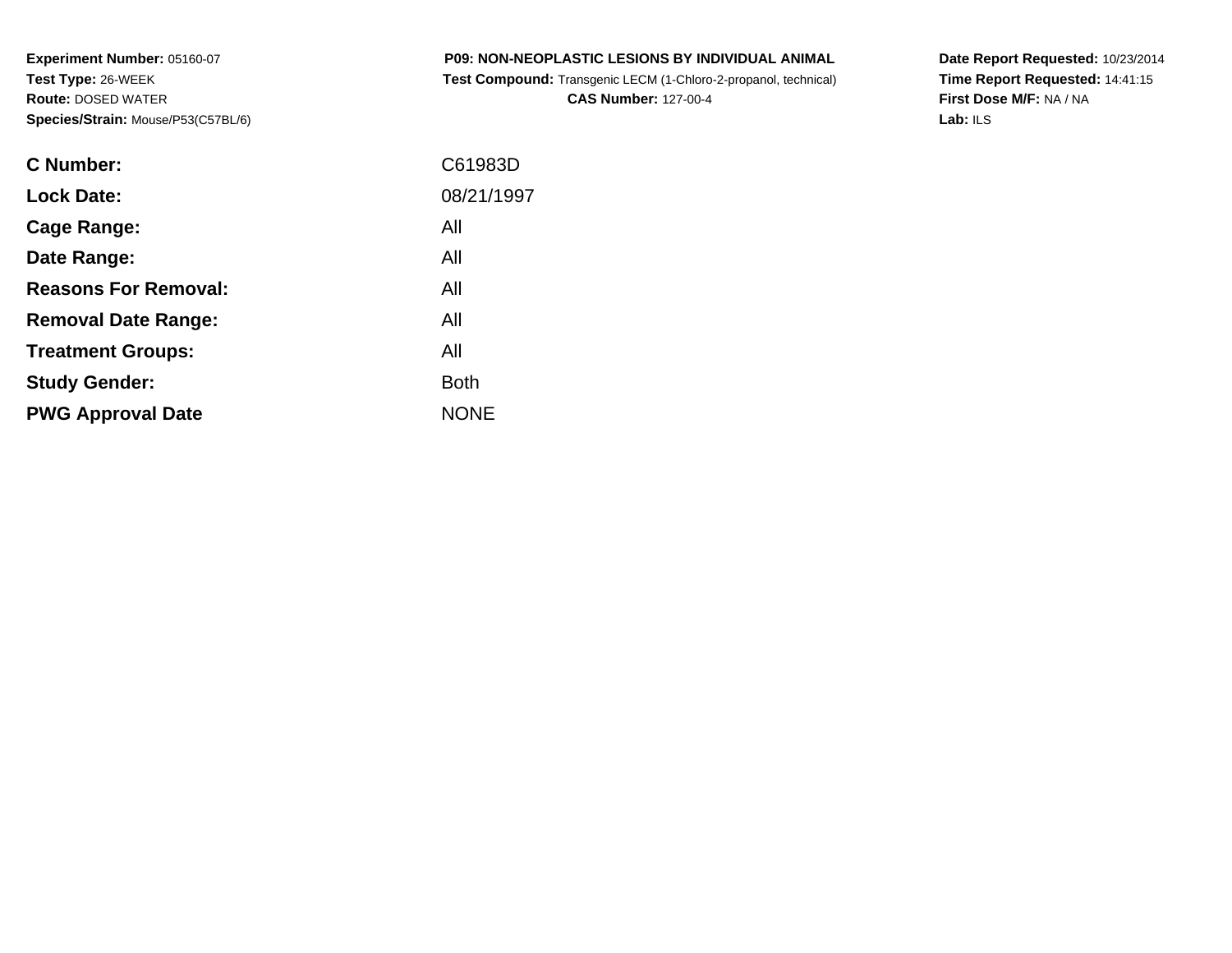**Test Compound:** Transgenic LECM (1-Chloro-2-propanol, technical)

**CAS Number:** 127-00-4

**Date Report Requested:** 10/23/2014**Time Report Requested:** 14:41:15**First Dose M/F:** NA / NA**Lab:** ILS

 **Route:** DOSED WATER**Species/Strain:** Mouse/P53(C57BL/6)

**Experiment Number:** 05160-07

**Test Type:** 26-WEEK

| DAY ON TEST                                                 | 0                | 0                     | 0                | 0                     | 0                          | 0              | 0                | 0                     | 0                                | 0                                |                       |   |     |
|-------------------------------------------------------------|------------------|-----------------------|------------------|-----------------------|----------------------------|----------------|------------------|-----------------------|----------------------------------|----------------------------------|-----------------------|---|-----|
| P53(C57BL/6) Mouse Male                                     | 1<br>8           | $\boldsymbol{l}$<br>8 | 1<br>8           | $\boldsymbol{l}$<br>8 | 1<br>8                     | 1<br>8         | 1<br>8           | $\boldsymbol{l}$<br>8 | $\boldsymbol{l}$<br>8            | $\boldsymbol{l}$<br>8            |                       |   |     |
| 0 PPM                                                       | $\boldsymbol{4}$ | $\boldsymbol{4}$      | $\boldsymbol{4}$ | 4                     | $\boldsymbol{4}$           | 4              | $\boldsymbol{4}$ | $\boldsymbol{4}$      | $\boldsymbol{4}$                 | 4                                |                       |   |     |
| <b>ANIMAL ID</b>                                            | 0                | 0                     | $\mathbf 0$      | $\mathbf 0$           | 0                          | $\mathbf 0$    | $\mathbf 0$      | $\mathbf 0$           | $\mathbf 0$                      | $\mathbf 0$                      |                       |   |     |
|                                                             | 0<br>6           | 0<br>6                | 0<br>6           | 0<br>6                | 0<br>6                     | 0<br>6         | 0<br>6           | 0<br>6                | 0<br>$\overline{7}$              | 0<br>7                           |                       |   |     |
|                                                             | 6<br>3           | 6                     | 6<br>7           | $\,6$<br>8            | $\overline{7}$<br>$\Omega$ | 7<br>6         | 7<br>9           | 8<br>9                | $\overline{c}$<br>$\overline{2}$ | $\overline{c}$<br>$\overline{4}$ | <i><b>*TOTALS</b></i> |   |     |
| <b>Alimentary System</b>                                    |                  |                       |                  |                       |                            |                |                  |                       |                                  |                                  |                       |   |     |
| Liver                                                       |                  |                       |                  |                       |                            |                |                  |                       |                                  |                                  | 10                    |   |     |
| Centrilobular, Hypertrophy                                  |                  |                       | $\overline{2}$   |                       |                            | 1              |                  |                       |                                  | 1                                |                       | 3 | 1.3 |
| Centrilobular, Hypertrophy, Diffuse                         |                  |                       |                  |                       | $\overline{2}$             |                |                  |                       |                                  |                                  |                       | 1 | 2.0 |
| Centrilobular, Vacuolization Cytoplasmic                    |                  |                       |                  |                       |                            |                | $\overline{2}$   |                       |                                  |                                  |                       | 1 | 2.0 |
| Centrilobular, Vacuolization Cytoplasmic,<br><b>Diffuse</b> | 3                |                       |                  |                       |                            |                |                  | $\overline{2}$        | $\overline{2}$                   |                                  |                       | 3 | 2.3 |
| Hematopoietic Cell Proliferation, Focal                     |                  |                       |                  |                       |                            |                |                  | 1                     |                                  |                                  |                       | 1 | 1.0 |
| Infiltration Cellular, Mononuclear CI                       |                  | $\overline{2}$        |                  | 1                     |                            |                |                  | 1                     |                                  |                                  |                       | 3 | 1.3 |
| Infiltration Cellular, Mononuclear CI, Focal                |                  |                       | 1                |                       |                            | $\overline{2}$ |                  |                       | 1                                |                                  |                       | 3 | 1.3 |
| Salivary Glands                                             | +                | +                     |                  |                       | +                          | +              | $\ddot{}$        | +                     | +                                | $\ddot{}$                        | 10                    |   |     |
| Submandibul GI, Infiltration Cellular,<br>Lymphocyte        | $\overline{2}$   | 1                     | 1                |                       | 1                          | 1              | 1                | $\overline{2}$        | 1                                |                                  |                       | 8 | 1.3 |
| Stomach, Forestomach                                        | +                |                       | +                | +                     | +                          | +              | +                | +                     |                                  | ٠                                | 10                    |   |     |
| Stomach, Glandular                                          | $\ddot{}$        |                       |                  |                       |                            |                | ÷                |                       |                                  | $\ddot{}$                        | 10                    |   |     |
| Glands, Ectasia, Focal                                      |                  |                       |                  |                       |                            |                |                  |                       |                                  | 1                                |                       | 1 | 1.0 |
| <b>Cardiovascular System</b>                                |                  |                       |                  |                       |                            |                |                  |                       |                                  |                                  |                       |   |     |
| <b>NONE</b>                                                 |                  |                       |                  |                       |                            |                |                  |                       |                                  |                                  |                       |   |     |
| <b>Endocrine System</b>                                     |                  |                       |                  |                       |                            |                |                  |                       |                                  |                                  |                       |   |     |
| <b>Adrenal Cortex</b>                                       | +                |                       |                  |                       |                            |                |                  |                       |                                  |                                  | 10                    |   |     |
| Zona Fascult, Hypertrophy, Focal                            |                  |                       | 1                |                       |                            |                |                  |                       |                                  |                                  |                       | 1 | 1.0 |
| Zona Reticul, Degeneration, Fatty                           | 1                | 1                     | 1                | 1                     | 1                          | 1              | 1                | 1                     | 1                                |                                  |                       | 9 | 1.0 |

\* ..Total animals with tissue examined microscopically; Total animals with lesion and mean severity grade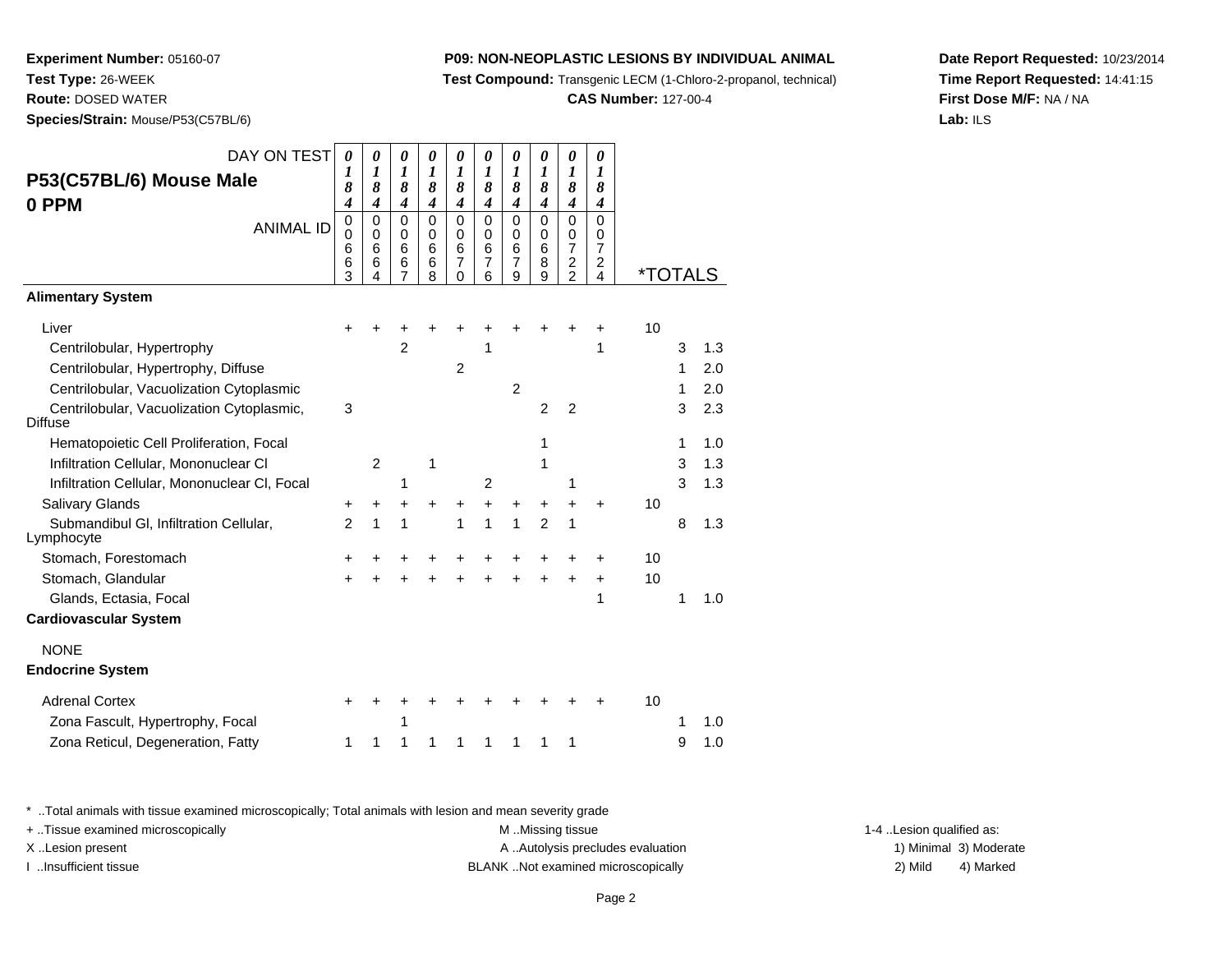**Test Compound:** Transgenic LECM (1-Chloro-2-propanol, technical)

**CAS Number:** 127-00-4

**Date Report Requested:** 10/23/2014**Time Report Requested:** 14:41:15**First Dose M/F:** NA / NA**Lab:** ILS

**Experiment Number:** 05160-07**Test Type:** 26-WEEK**Route:** DOSED WATER

**Species/Strain:** Mouse/P53(C57BL/6)

| P53(C57BL/6) Mouse Male<br>0 PPM                                                   | DAY ON TEST<br><b>ANIMAL ID</b> | $\boldsymbol{\theta}$<br>1<br>8<br>$\overline{\boldsymbol{4}}$<br>$\pmb{0}$<br>$\mathbf 0$<br>6<br>6 | $\boldsymbol{\theta}$<br>$\boldsymbol{l}$<br>8<br>$\overline{\boldsymbol{4}}$<br>0<br>$\mathbf 0$<br>6<br>6 | $\boldsymbol{\theta}$<br>$\boldsymbol{l}$<br>8<br>$\boldsymbol{4}$<br>$\mathbf 0$<br>$\mathbf 0$<br>$\,6$<br>6 | $\boldsymbol{\theta}$<br>$\boldsymbol{l}$<br>8<br>$\boldsymbol{4}$<br>$\mathbf 0$<br>$\mathbf 0$<br>$\,6$<br>6 | $\boldsymbol{\theta}$<br>$\boldsymbol{l}$<br>8<br>$\boldsymbol{4}$<br>$\mathbf 0$<br>0<br>$\,6$<br>$\overline{7}$ | $\boldsymbol{\theta}$<br>$\boldsymbol{l}$<br>8<br>$\boldsymbol{4}$<br>$\mathbf 0$<br>$\mathbf 0$<br>$\,6$<br>$\overline{7}$ | 0<br>$\boldsymbol{l}$<br>8<br>$\boldsymbol{4}$<br>$\mathbf 0$<br>0<br>$\,6$<br>$\overline{7}$ | 0<br>$\boldsymbol{l}$<br>8<br>$\boldsymbol{4}$<br>$\mathbf 0$<br>0<br>$\,6$<br>$\bf8$ | $\boldsymbol{\theta}$<br>$\boldsymbol{l}$<br>8<br>$\boldsymbol{4}$<br>$\mathbf 0$<br>0<br>$\overline{7}$<br>$\overline{c}$ | 0<br>$\boldsymbol{l}$<br>8<br>$\boldsymbol{4}$<br>$\mathbf 0$<br>0<br>$\overline{7}$<br>$\overline{c}$ |                       |
|------------------------------------------------------------------------------------|---------------------------------|------------------------------------------------------------------------------------------------------|-------------------------------------------------------------------------------------------------------------|----------------------------------------------------------------------------------------------------------------|----------------------------------------------------------------------------------------------------------------|-------------------------------------------------------------------------------------------------------------------|-----------------------------------------------------------------------------------------------------------------------------|-----------------------------------------------------------------------------------------------|---------------------------------------------------------------------------------------|----------------------------------------------------------------------------------------------------------------------------|--------------------------------------------------------------------------------------------------------|-----------------------|
|                                                                                    |                                 | 3                                                                                                    | 4                                                                                                           | $\overline{7}$                                                                                                 | 8                                                                                                              | 0                                                                                                                 | $\,6$                                                                                                                       | 9                                                                                             | $\boldsymbol{9}$                                                                      | $\overline{a}$                                                                                                             | 4                                                                                                      | <i><b>*TOTALS</b></i> |
| Adrenal Medulla                                                                    |                                 | $\ddot{}$                                                                                            | $+$                                                                                                         | $\ddot{}$                                                                                                      | $+$                                                                                                            | $+$                                                                                                               | $+$                                                                                                                         | $\ddot{}$                                                                                     | $+$                                                                                   | $+$                                                                                                                        | $\ddot{}$                                                                                              | 10                    |
| <b>Pituitary Gland</b>                                                             |                                 | $\ddot{}$                                                                                            | $\ddot{}$                                                                                                   | +                                                                                                              | $\ddot{}$                                                                                                      | M                                                                                                                 | $\ddot{}$                                                                                                                   | $\ddot{}$                                                                                     | $\ddot{}$                                                                             | $\ddot{}$                                                                                                                  | +                                                                                                      | 9                     |
| <b>Thyroid Gland</b>                                                               |                                 | $\ddot{}$                                                                                            | $\ddot{}$                                                                                                   | +                                                                                                              | $\ddot{}$                                                                                                      | $\ddot{}$                                                                                                         | ÷                                                                                                                           |                                                                                               | $\div$                                                                                | +                                                                                                                          | $\ddot{}$                                                                                              | 10                    |
| <b>General Body System</b>                                                         |                                 |                                                                                                      |                                                                                                             |                                                                                                                |                                                                                                                |                                                                                                                   |                                                                                                                             |                                                                                               |                                                                                       |                                                                                                                            |                                                                                                        |                       |
| <b>NONE</b><br><b>Genital System</b><br><b>NONE</b><br><b>Hematopoietic System</b> |                                 |                                                                                                      |                                                                                                             |                                                                                                                |                                                                                                                |                                                                                                                   |                                                                                                                             |                                                                                               |                                                                                       |                                                                                                                            |                                                                                                        |                       |
| Lymph Node, Mandibular                                                             |                                 | M                                                                                                    | +                                                                                                           | +                                                                                                              | +                                                                                                              | +                                                                                                                 | +                                                                                                                           |                                                                                               |                                                                                       |                                                                                                                            | ٠                                                                                                      | 9                     |
| Spleen                                                                             |                                 | $\ddot{}$                                                                                            | $\ddot{}$                                                                                                   | $\ddot{}$                                                                                                      | $\ddot{}$                                                                                                      | $+$                                                                                                               | $\ddot{}$                                                                                                                   | $+$                                                                                           | $\ddot{}$                                                                             | $+$                                                                                                                        | $\ddot{}$                                                                                              | 10                    |
| Thymus                                                                             |                                 | $\ddot{}$                                                                                            | $\ddot{}$                                                                                                   | $\ddot{}$                                                                                                      | $\ddot{}$                                                                                                      | $\ddot{}$                                                                                                         | $\ddot{}$                                                                                                                   | $\ddot{}$                                                                                     | $\ddot{}$                                                                             | $\ddot{}$                                                                                                                  | $\ddot{}$                                                                                              | 10                    |
| <b>Integumentary System</b>                                                        |                                 |                                                                                                      |                                                                                                             |                                                                                                                |                                                                                                                |                                                                                                                   |                                                                                                                             |                                                                                               |                                                                                       |                                                                                                                            |                                                                                                        |                       |
| <b>Mammary Gland</b><br>Skin<br><b>Musculoskeletal System</b>                      |                                 | М<br>$\ddot{}$                                                                                       | М<br>+                                                                                                      | $\ddot{}$<br>+                                                                                                 | М<br>+                                                                                                         | м<br>+                                                                                                            | М<br>$\ddot{}$                                                                                                              | $\ddot{}$<br>$\ddot{}$                                                                        | M<br>$\ddot{}$                                                                        | м<br>$\ddot{}$                                                                                                             | +<br>+                                                                                                 | 3<br>10               |
| <b>NONE</b><br><b>Nervous System</b>                                               |                                 |                                                                                                      |                                                                                                             |                                                                                                                |                                                                                                                |                                                                                                                   |                                                                                                                             |                                                                                               |                                                                                       |                                                                                                                            |                                                                                                        |                       |

### NONE**Respiratory System**

\* ..Total animals with tissue examined microscopically; Total animals with lesion and mean severity grade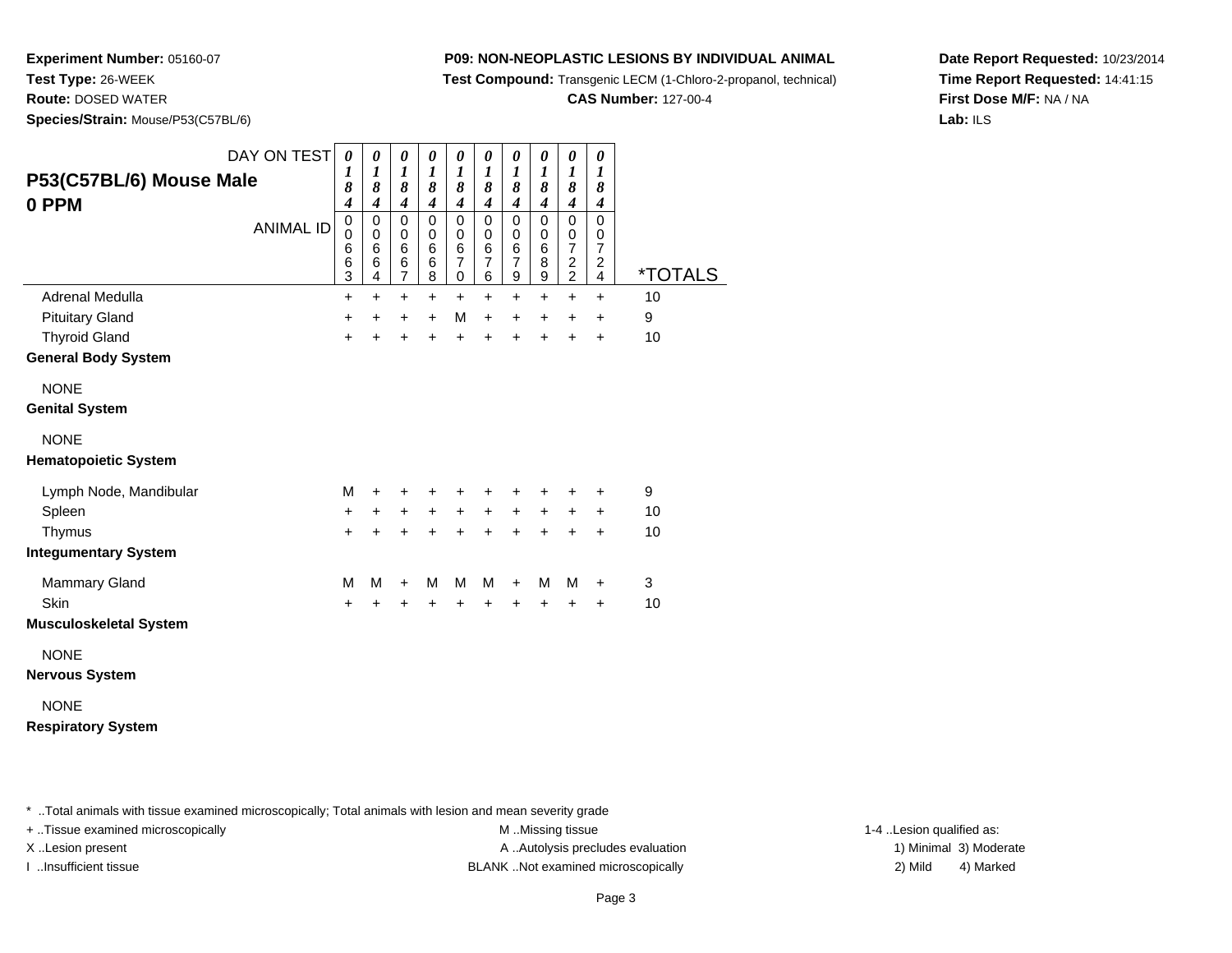**Test Compound:** Transgenic LECM (1-Chloro-2-propanol, technical)

**CAS Number:** 127-00-4

**Date Report Requested:** 10/23/2014**Time Report Requested:** 14:41:15**First Dose M/F:** NA / NA**Lab:** ILS

 **Route:** DOSED WATER**Species/Strain:** Mouse/P53(C57BL/6)

**Experiment Number:** 05160-07

**Test Type:** 26-WEEK

| DAY ON TEST<br>P53(C57BL/6) Mouse Male<br>0 PPM<br><b>ANIMAL ID</b> | 0<br>1<br>8<br>4<br>0<br>0<br>6<br>6<br>3 | 0<br>1<br>8<br>4<br>0<br>0<br>6<br>6<br>4 | 0<br>1<br>8<br>4<br>0<br>0<br>6<br>6<br>7 | 0<br>1<br>8<br>4<br>0<br>0<br>6<br>6<br>8 | 0<br>1<br>8<br>4<br>0<br>0<br>6<br>7<br>0 | 0<br>1<br>8<br>4<br>0<br>0<br>6<br>7<br>6 | 0<br>1<br>8<br>4<br>0<br>0<br>6<br>7<br>9 | 0<br>1<br>8<br>4<br>0<br>0<br>6<br>8<br>9 | 0<br>1<br>8<br>4<br>0<br>0<br>$\overline{7}$<br>$\boldsymbol{2}$<br>$\overline{c}$ | 0<br>1<br>8<br>4<br>0<br>0<br>7<br>2<br>4 | <i><b>*TOTALS</b></i> |   |     |
|---------------------------------------------------------------------|-------------------------------------------|-------------------------------------------|-------------------------------------------|-------------------------------------------|-------------------------------------------|-------------------------------------------|-------------------------------------------|-------------------------------------------|------------------------------------------------------------------------------------|-------------------------------------------|-----------------------|---|-----|
| Lung                                                                | $\div$                                    |                                           |                                           |                                           | +                                         |                                           | +                                         | +                                         | ÷                                                                                  | +                                         | 10                    |   |     |
| Alveolus, Infiltration Cellular, Histiocyte                         |                                           |                                           |                                           |                                           |                                           |                                           |                                           |                                           |                                                                                    |                                           |                       | 1 | 1.0 |
| Alveolus, Infiltration Cellular, Histiocyte,<br>Focal               |                                           |                                           |                                           |                                           |                                           |                                           |                                           |                                           |                                                                                    |                                           |                       | 1 | 1.0 |
| Infiltration Cellular, Lymphocyte                                   | 1                                         | 1                                         |                                           |                                           | 1                                         |                                           |                                           |                                           |                                                                                    | 1                                         |                       | 4 | 1.0 |
| Infiltration Cellular, Lymphocyte, Focal                            |                                           |                                           | $\overline{2}$                            | 1                                         |                                           | 1                                         |                                           | 1                                         |                                                                                    |                                           |                       | 5 | 1.2 |
| <b>Special Senses System</b>                                        |                                           |                                           |                                           |                                           |                                           |                                           |                                           |                                           |                                                                                    |                                           |                       |   |     |
| <b>NONE</b>                                                         |                                           |                                           |                                           |                                           |                                           |                                           |                                           |                                           |                                                                                    |                                           |                       |   |     |
| <b>Urinary System</b>                                               |                                           |                                           |                                           |                                           |                                           |                                           |                                           |                                           |                                                                                    |                                           |                       |   |     |
| Kidney                                                              | +                                         |                                           |                                           |                                           |                                           |                                           |                                           |                                           |                                                                                    |                                           | 10                    |   |     |
| Casts Protein, Focal                                                |                                           |                                           |                                           |                                           | 1                                         |                                           |                                           |                                           |                                                                                    |                                           |                       | 1 | 1.0 |
| Infiltration Cellular, Lymphocyte                                   | 1                                         |                                           | $\overline{2}$                            |                                           | 1                                         | 2                                         | $\overline{2}$                            | 1                                         | 1                                                                                  |                                           |                       |   | 1.4 |
| Infiltration Cellular, Lymphocyte, Focal                            |                                           | 1                                         |                                           |                                           |                                           |                                           |                                           |                                           |                                                                                    |                                           |                       |   | 1.0 |
| Renal Tubule, Mineralization                                        |                                           |                                           |                                           |                                           |                                           |                                           |                                           |                                           |                                                                                    |                                           |                       |   | 1.0 |
| Renal Tubule, Regeneration, Focal                                   |                                           |                                           | 1                                         |                                           |                                           |                                           |                                           |                                           |                                                                                    | 1                                         |                       | 2 | 1.0 |

\* ..Total animals with tissue examined microscopically; Total animals with lesion and mean severity grade

+ ..Tissue examined microscopically examined microscopically examined as:  $M$  ..Missing tissue 1-4 ..Lesion qualified as:

X..Lesion present **A ..Autolysis precludes evaluation** A ..Autolysis precludes evaluation 1) Minimal 3) Moderate I ..Insufficient tissue 2) Mild and the SLANK ..Not examined microscopically and the SLANK ... Insufficient tissue

<sup>1</sup> <sup>2</sup> 1.0

4) Marked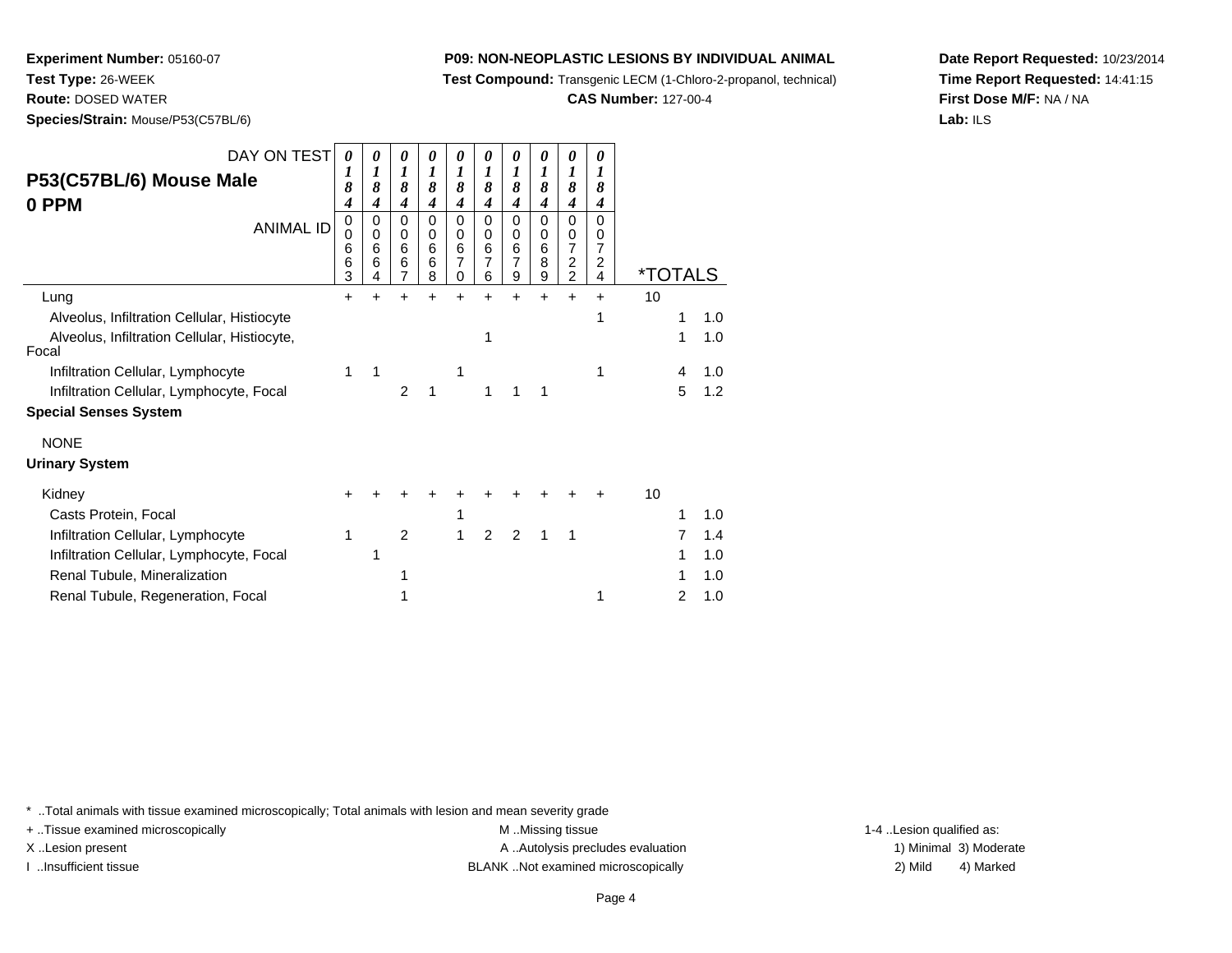| Experiment Number: 05160-07        |
|------------------------------------|
| Test Type: 26-WEEK                 |
| <b>Route: DOSED WATER</b>          |
| Species/Strain: Mouse/P53(C57BL/6) |

 **Test Compound:** Transgenic LECM (1-Chloro-2-propanol, technical)**CAS Number:** 127-00-4

**Date Report Requested:** 10/23/2014**Time Report Requested:** 14:41:15**First Dose M/F:** NA / NA**Lab:** ILS

DAY ON TEST

# **P53(C57BL/6) Mouse Male250 PPM**

ANIMAL ID

\*TOTALS

**Alimentary System**

NONE

**Cardiovascular System**

NONE

**Endocrine System**

NONE

**General Body System**

NONE

**Genital System**

NONE

**Hematopoietic System**

NONE

**Integumentary System**

NONE

**Musculoskeletal System**

NONE

**Nervous System**

NONE

\* ..Total animals with tissue examined microscopically; Total animals with lesion and mean severity grade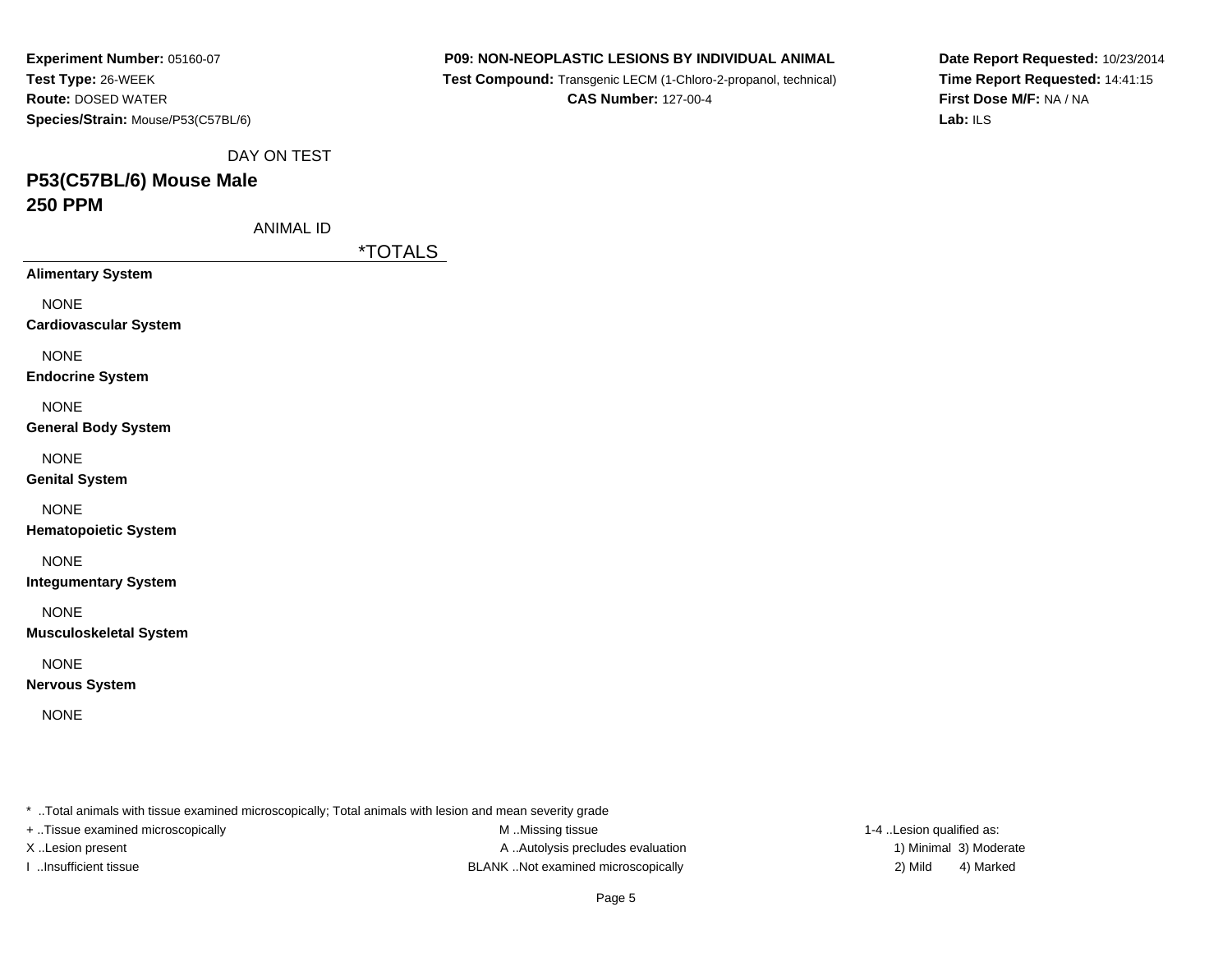**Experiment Number:** 05160-07**Test Type:** 26-WEEK **Route:** DOSED WATER**Species/Strain:** Mouse/P53(C57BL/6)

### **P09: NON-NEOPLASTIC LESIONS BY INDIVIDUAL ANIMAL**

 **Test Compound:** Transgenic LECM (1-Chloro-2-propanol, technical)**CAS Number:** 127-00-4

**Date Report Requested:** 10/23/2014**Time Report Requested:** 14:41:15**First Dose M/F:** NA / NA**Lab:** ILS

DAY ON TEST

## **P53(C57BL/6) Mouse Male250 PPM**

ANIMAL ID

\*TOTALS

**Respiratory System**

NONE

**Special Senses System**

NONE

**Urinary System**

NONE

\* ..Total animals with tissue examined microscopically; Total animals with lesion and mean severity grade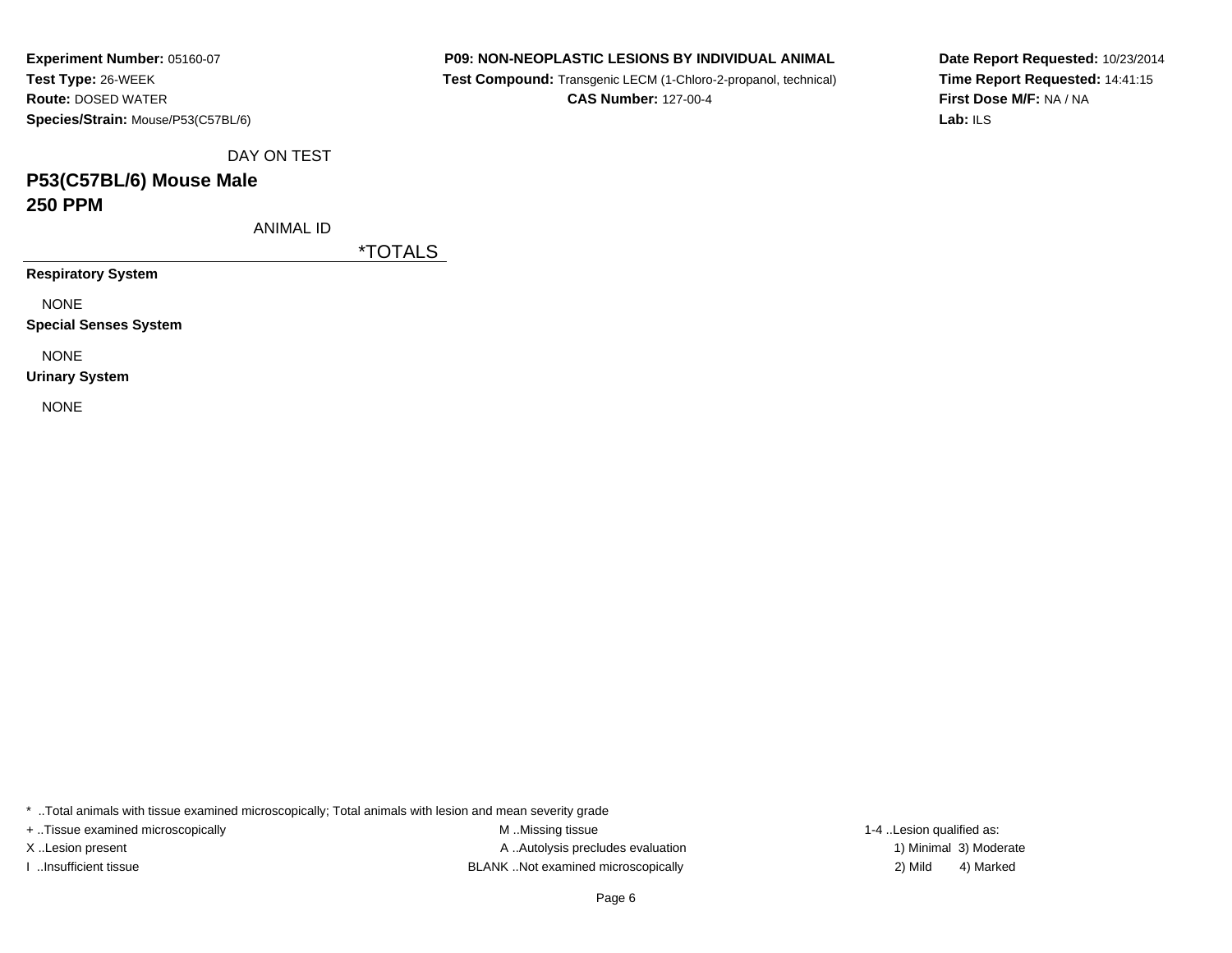| Experiment Number: 05160-07        |
|------------------------------------|
| Test Type: 26-WEEK                 |
| <b>Route: DOSED WATER</b>          |
| Species/Strain: Mouse/P53(C57BL/6) |

 **Test Compound:** Transgenic LECM (1-Chloro-2-propanol, technical)**CAS Number:** 127-00-4

**Date Report Requested:** 10/23/2014**Time Report Requested:** 14:41:15**First Dose M/F:** NA / NA**Lab:** ILS

DAY ON TEST

# **P53(C57BL/6) Mouse Male500 PPM**

ANIMAL ID

\*TOTALS

**Alimentary System**

NONE

**Cardiovascular System**

NONE

**Endocrine System**

NONE

**General Body System**

NONE

**Genital System**

NONE

**Hematopoietic System**

NONE

**Integumentary System**

NONE

**Musculoskeletal System**

NONE

**Nervous System**

NONE

\* ..Total animals with tissue examined microscopically; Total animals with lesion and mean severity grade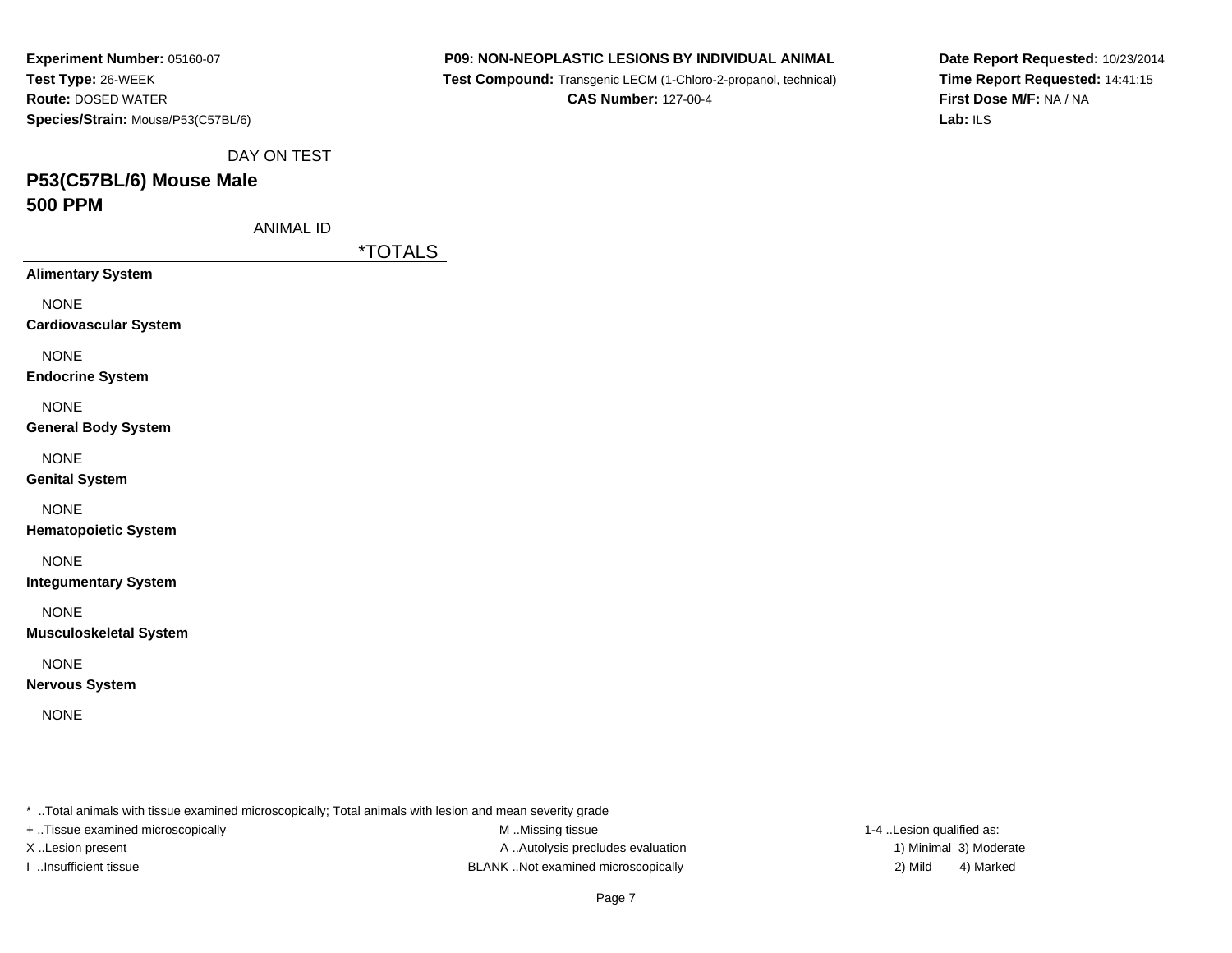| Experiment Number: 05160-07        |
|------------------------------------|
| Test Type: 26-WEEK                 |
| <b>Route: DOSED WATER</b>          |
| Species/Strain: Mouse/P53(C57BL/6) |

 **Test Compound:** Transgenic LECM (1-Chloro-2-propanol, technical)**CAS Number:** 127-00-4

**Date Report Requested:** 10/23/2014**Time Report Requested:** 14:41:15**First Dose M/F:** NA / NA**Lab:** ILS

DAY ON TEST

## **P53(C57BL/6) Mouse Male500 PPM**

ANIMAL ID

\*TOTALS

**Respiratory System**

NONE

**Special Senses System**

NONE

**Urinary System**

NONE

\* ..Total animals with tissue examined microscopically; Total animals with lesion and mean severity grade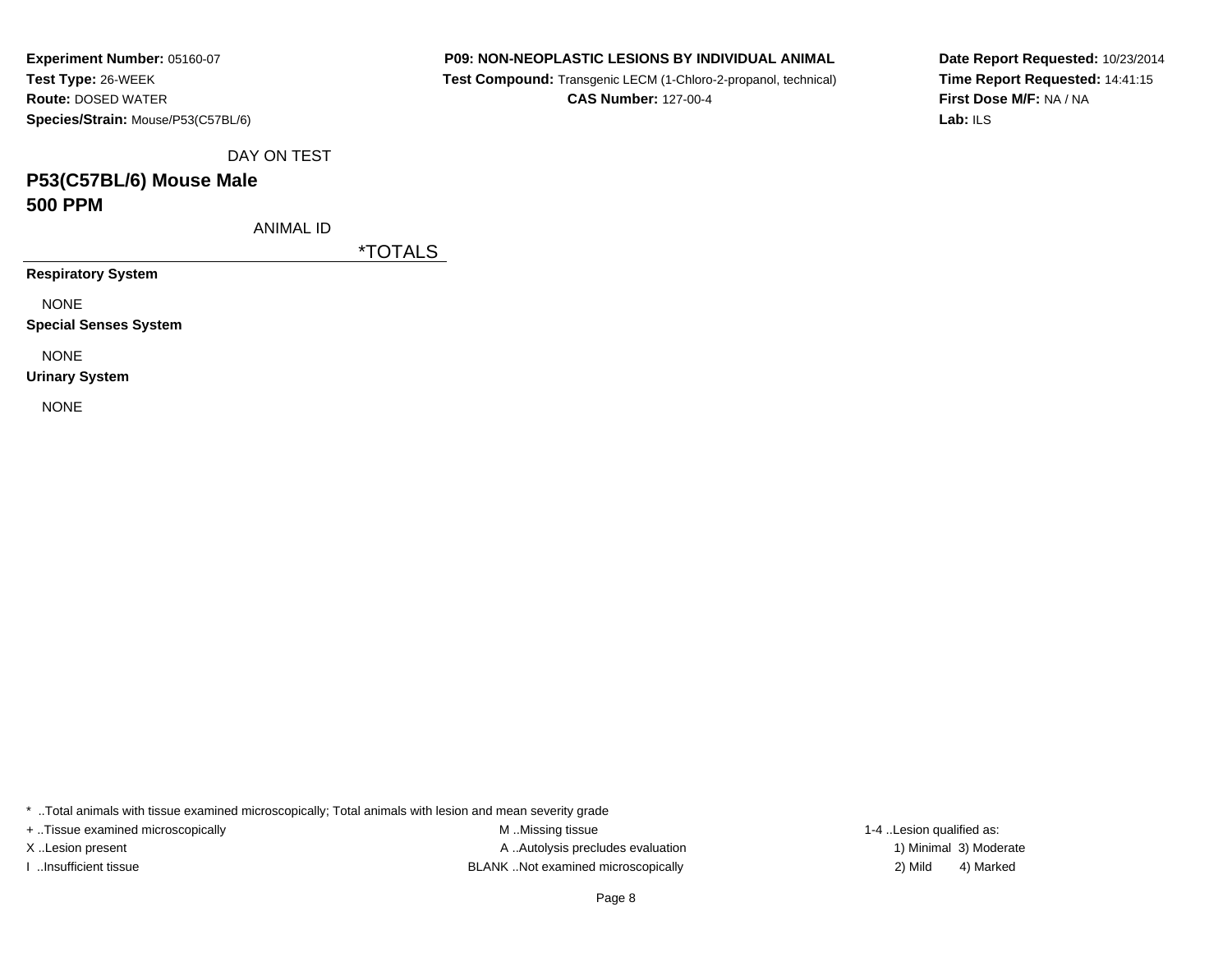**Test Compound:** Transgenic LECM (1-Chloro-2-propanol, technical)

**CAS Number:** 127-00-4

**Date Report Requested:** 10/23/2014**Time Report Requested:** 14:41:15**First Dose M/F:** NA / NA**Lab:** ILS

**Species/Strain:** Mouse/P53(C57BL/6)

**Experiment Number:** 05160-07

**Test Type:** 26-WEEK**Route:** DOSED WATER

| DAY ON TEST<br>P53(C57BL/6) Mouse Male<br><b>1000 PPM</b>   | $\boldsymbol{\theta}$<br>1<br>8<br>5 | 0<br>1<br>8<br>5                                           | 0<br>$\boldsymbol{l}$<br>8<br>5    | 0<br>1<br>8<br>5                              | 0<br>$\boldsymbol{l}$<br>8<br>5 | 0<br>$\boldsymbol{\mathit{1}}$<br>8<br>5     | 0<br>$\boldsymbol{l}$<br>8<br>5              | 0<br>$\boldsymbol{l}$<br>8<br>5              | 0<br>$\boldsymbol{l}$<br>8<br>5                           | 0<br>$\boldsymbol{l}$<br>8<br>5                           |                       |   |     |
|-------------------------------------------------------------|--------------------------------------|------------------------------------------------------------|------------------------------------|-----------------------------------------------|---------------------------------|----------------------------------------------|----------------------------------------------|----------------------------------------------|-----------------------------------------------------------|-----------------------------------------------------------|-----------------------|---|-----|
| <b>ANIMAL ID</b>                                            | $\mathbf 0$<br>0<br>6<br>7           | $\mathbf 0$<br>0<br>$6\phantom{1}6$<br>7<br>$\overline{2}$ | $\overline{0}$<br>0<br>6<br>8<br>6 | $\mathbf 0$<br>0<br>$6\phantom{1}6$<br>8<br>7 | 0<br>0<br>6<br>9<br>1           | $\mathbf 0$<br>0<br>$\overline{7}$<br>0<br>6 | $\mathbf 0$<br>0<br>$\overline{7}$<br>0<br>9 | $\mathbf 0$<br>0<br>$\overline{7}$<br>1<br>0 | $\mathbf 0$<br>0<br>$\overline{7}$<br>$\overline{c}$<br>1 | $\mathbf 0$<br>0<br>$\overline{7}$<br>3<br>$\overline{2}$ | <i><b>*TOTALS</b></i> |   |     |
| <b>Alimentary System</b>                                    |                                      |                                                            |                                    |                                               |                                 |                                              |                                              |                                              |                                                           |                                                           |                       |   |     |
| Liver                                                       | +                                    |                                                            |                                    |                                               |                                 |                                              |                                              |                                              |                                                           | +                                                         | 10                    |   |     |
| Centrilobular, Hypertrophy                                  |                                      | 1                                                          | 1                                  |                                               |                                 | 1                                            |                                              |                                              |                                                           |                                                           |                       | 3 | 1.0 |
| Centrilobular, Hypertrophy, Diffuse                         | $\overline{2}$                       |                                                            |                                    |                                               |                                 |                                              |                                              |                                              |                                                           |                                                           |                       | 1 | 2.0 |
| Centrilobular, Vacuolization Cytoplasmic,<br><b>Diffuse</b> |                                      |                                                            |                                    | $\overline{2}$                                |                                 |                                              |                                              | 3                                            |                                                           | 3                                                         |                       | 3 | 2.7 |
| Infiltration Cellular, Mononuclear CI                       |                                      |                                                            | 1                                  |                                               |                                 |                                              |                                              | 1                                            | 1                                                         |                                                           |                       | 3 | 1.0 |
| Infiltration Cellular, Mononuclear CI, Focal                |                                      |                                                            |                                    |                                               |                                 | 1                                            |                                              |                                              |                                                           |                                                           |                       | 1 | 1.0 |
| Salivary Glands                                             |                                      |                                                            |                                    |                                               |                                 | +                                            | +                                            | +                                            | +                                                         | $\ddot{}$                                                 | 10                    |   |     |
| Submandibul GI, Infiltration Cellular,<br>Lymphocyte        | 1                                    |                                                            |                                    | 1                                             | 1                               | 1                                            | $\overline{2}$                               | $\overline{2}$                               | 1                                                         | 1                                                         |                       | 8 | 1.3 |
| Submandibul GI, Infiltration Cellular,<br>Lymphocyte, Focal |                                      |                                                            | 1                                  |                                               |                                 |                                              |                                              |                                              |                                                           |                                                           |                       | 1 | 1.0 |
| Stomach, Forestomach                                        |                                      |                                                            |                                    |                                               |                                 |                                              |                                              |                                              |                                                           |                                                           | 10                    |   |     |
| Stomach, Glandular                                          |                                      |                                                            |                                    |                                               |                                 |                                              |                                              |                                              |                                                           | ÷                                                         | 10                    |   |     |
| <b>Cardiovascular System</b>                                |                                      |                                                            |                                    |                                               |                                 |                                              |                                              |                                              |                                                           |                                                           |                       |   |     |
| <b>NONE</b>                                                 |                                      |                                                            |                                    |                                               |                                 |                                              |                                              |                                              |                                                           |                                                           |                       |   |     |
| <b>Endocrine System</b>                                     |                                      |                                                            |                                    |                                               |                                 |                                              |                                              |                                              |                                                           |                                                           |                       |   |     |
| <b>Adrenal Cortex</b>                                       |                                      |                                                            | м                                  |                                               |                                 |                                              |                                              |                                              |                                                           |                                                           | 9                     |   |     |
| Capsule, Hyperplasia, Focal                                 |                                      |                                                            |                                    |                                               |                                 | 1                                            |                                              |                                              |                                                           |                                                           |                       | 1 | 1.0 |
| Zona Fascult, Hypertrophy, Focal                            | 1                                    |                                                            |                                    |                                               |                                 |                                              |                                              |                                              |                                                           |                                                           |                       | 1 | 1.0 |
| Zona Reticul, Degeneration, Fatty                           | 1                                    | $\overline{c}$                                             |                                    | 1                                             | 1                               | 1                                            | 1                                            | 1                                            | 1                                                         | 1                                                         |                       | 9 | 1.1 |

\* ..Total animals with tissue examined microscopically; Total animals with lesion and mean severity grade

+ ..Tissue examined microscopically examined microscopically examined as:  $M$  ..Missing tissue 1-4 ..Lesion qualified as:

X..Lesion present **A ..Autolysis precludes evaluation** A ..Autolysis precludes evaluation 1) Minimal 3) Moderate I ..Insufficient tissue BLANK ..Not examined microscopically 2) Mild 4) Marked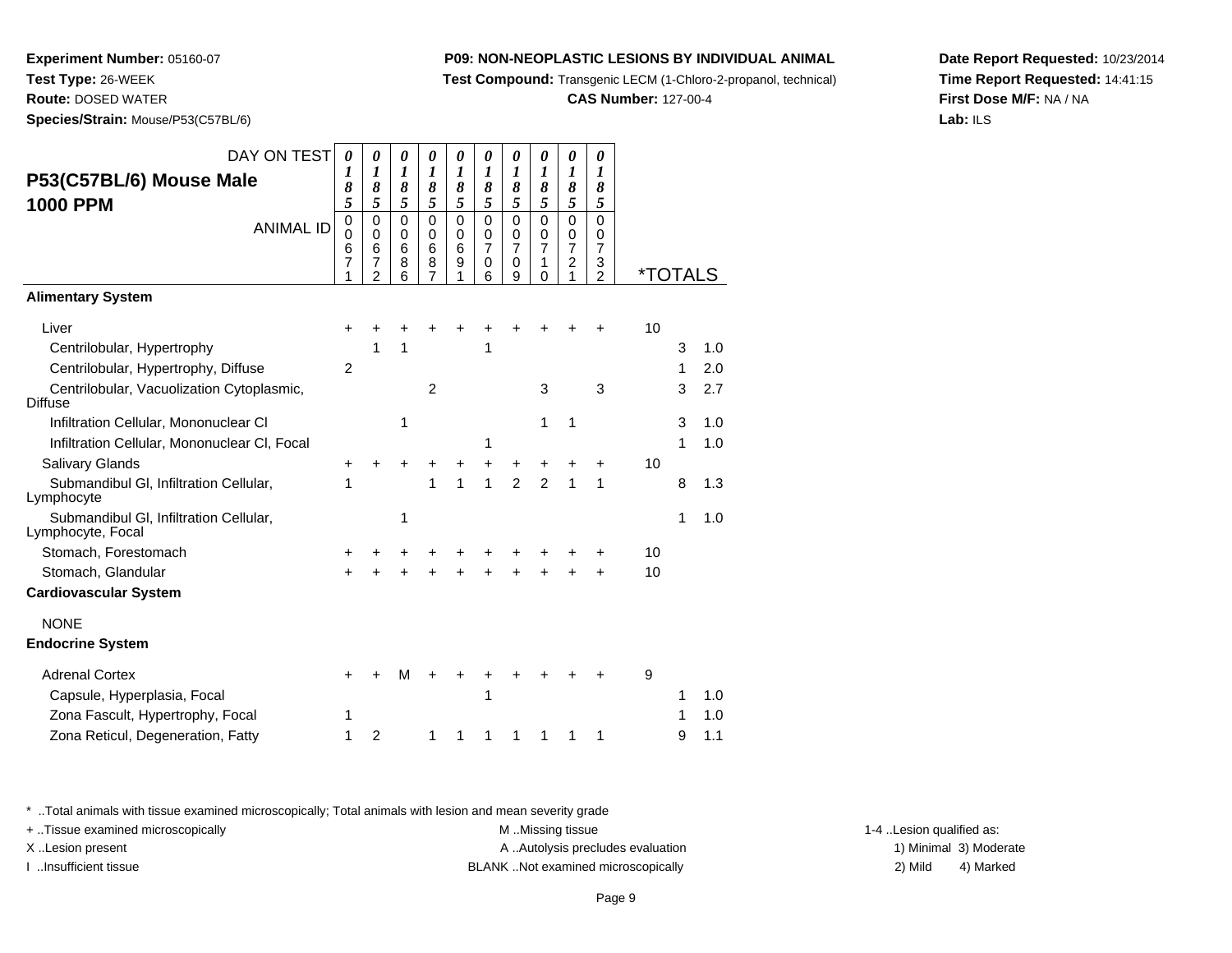**Test Compound:** Transgenic LECM (1-Chloro-2-propanol, technical)

**CAS Number:** 127-00-4

**Date Report Requested:** 10/23/2014**Time Report Requested:** 14:41:15**First Dose M/F:** NA / NA**Lab:** ILS

**Experiment Number:** 05160-07**Test Type:** 26-WEEK **Route:** DOSED WATER**Species/Strain:** Mouse/P53(C57BL/6)

| P53(C57BL/6) Mouse Male     | DAY ON TEST      | 0<br>1<br>8                                  | 0<br>$\boldsymbol{l}$<br>8                                                 | 0<br>1<br>8                              | 0<br>$\boldsymbol{l}$<br>8                         | 0<br>1<br>8                                           | 0<br>$\boldsymbol{l}$<br>8                                | 0<br>$\boldsymbol{l}$<br>8                        | 0<br>$\boldsymbol{l}$<br>8                              | 0<br>1<br>8                                        | 0<br>$\boldsymbol{l}$<br>8                                     |                       |   |     |
|-----------------------------|------------------|----------------------------------------------|----------------------------------------------------------------------------|------------------------------------------|----------------------------------------------------|-------------------------------------------------------|-----------------------------------------------------------|---------------------------------------------------|---------------------------------------------------------|----------------------------------------------------|----------------------------------------------------------------|-----------------------|---|-----|
| 1000 PPM                    | <b>ANIMAL ID</b> | 5<br>$\pmb{0}$<br>$\mathbf 0$<br>6<br>7<br>1 | 5<br>$\pmb{0}$<br>$\mathbf 0$<br>$\,6$<br>$\overline{7}$<br>$\overline{2}$ | 5<br>$\mathbf 0$<br>0<br>$\,6$<br>8<br>6 | 5<br>$\mathbf 0$<br>$\mathbf 0$<br>$\,6$<br>8<br>7 | 5<br>$\pmb{0}$<br>0<br>$\,6$<br>$\boldsymbol{9}$<br>1 | 5<br>$\mathbf 0$<br>$\pmb{0}$<br>$\overline{7}$<br>0<br>6 | 5<br>$\pmb{0}$<br>$\frac{0}{7}$<br>$\pmb{0}$<br>9 | 5<br>$\pmb{0}$<br>$\pmb{0}$<br>$\overline{7}$<br>1<br>0 | 5<br>$\mathsf 0$<br>$\frac{0}{7}$<br>$\frac{2}{1}$ | 5<br>$\mathbf 0$<br>0<br>$\overline{7}$<br>3<br>$\overline{2}$ | <i><b>*TOTALS</b></i> |   |     |
| Adrenal Medulla             |                  | +                                            | $\ddot{}$                                                                  | M                                        | $\ddot{}$                                          | $\ddot{}$                                             | $\ddot{}$                                                 | $\ddot{}$                                         | $\ddot{}$                                               | $\ddot{}$                                          | $\ddot{}$                                                      | 9                     |   |     |
| <b>Pituitary Gland</b>      |                  | +                                            | $\ddot{}$                                                                  | М                                        | $\ddot{}$                                          | +                                                     | $\ddot{}$                                                 | M                                                 | $\ddot{}$                                               | +                                                  | +                                                              | 8                     |   |     |
| <b>Thyroid Gland</b>        |                  | $\ddot{}$                                    | $\ddot{}$                                                                  | $\ddot{}$                                | $\ddot{}$                                          | $\ddot{}$                                             | $\ddot{}$                                                 | $\ddot{}$                                         | $\ddot{}$                                               | $\ddot{}$                                          | $\ddot{}$                                                      | 10                    |   |     |
| <b>General Body System</b>  |                  |                                              |                                                                            |                                          |                                                    |                                                       |                                                           |                                                   |                                                         |                                                    |                                                                |                       |   |     |
| <b>NONE</b>                 |                  |                                              |                                                                            |                                          |                                                    |                                                       |                                                           |                                                   |                                                         |                                                    |                                                                |                       |   |     |
| <b>Genital System</b>       |                  |                                              |                                                                            |                                          |                                                    |                                                       |                                                           |                                                   |                                                         |                                                    |                                                                |                       |   |     |
| <b>NONE</b>                 |                  |                                              |                                                                            |                                          |                                                    |                                                       |                                                           |                                                   |                                                         |                                                    |                                                                |                       |   |     |
| <b>Hematopoietic System</b> |                  |                                              |                                                                            |                                          |                                                    |                                                       |                                                           |                                                   |                                                         |                                                    |                                                                |                       |   |     |
| Lymph Node, Mandibular      |                  | +                                            | +                                                                          | +                                        | +                                                  | +                                                     |                                                           | +                                                 |                                                         |                                                    | +                                                              | 10                    |   |     |
| Spleen                      |                  | $\ddot{}$                                    | $+$                                                                        | $+$                                      | $+$                                                | $\ddot{}$                                             | $+$                                                       | $\ddot{}$                                         | $+$                                                     | $\ddot{}$                                          | $\ddot{}$                                                      | 10                    |   |     |
| Thymus                      |                  | $\ddot{}$                                    | $\ddot{}$                                                                  | $\ddot{}$                                | $\ddot{}$                                          | $+$                                                   | $\ddot{}$                                                 | $+$                                               | $\ddot{}$                                               | $\ddot{}$                                          | $\ddot{}$                                                      | 10                    |   |     |
| Hemorrhage, Acute           |                  |                                              | 1                                                                          |                                          |                                                    |                                                       |                                                           |                                                   |                                                         |                                                    |                                                                |                       | 1 | 1.0 |
| Hemorrhage, Acute, Focal    |                  |                                              |                                                                            |                                          |                                                    |                                                       |                                                           |                                                   | 1                                                       |                                                    |                                                                |                       | 1 | 1.0 |
| <b>Integumentary System</b> |                  |                                              |                                                                            |                                          |                                                    |                                                       |                                                           |                                                   |                                                         |                                                    |                                                                |                       |   |     |
| <b>Mammary Gland</b>        |                  | $\ddot{}$                                    | м                                                                          | М                                        | +                                                  | M                                                     | M                                                         | M                                                 | м                                                       | M                                                  | м                                                              | $\overline{c}$        |   |     |
| Skin                        |                  | $\ddot{}$                                    | +                                                                          | $\ddot{}$                                | +                                                  | +                                                     | +                                                         | +                                                 | +                                                       | +                                                  | +                                                              | 10                    |   |     |
| Musculoskeletal System      |                  |                                              |                                                                            |                                          |                                                    |                                                       |                                                           |                                                   |                                                         |                                                    |                                                                |                       |   |     |
| <b>NONE</b>                 |                  |                                              |                                                                            |                                          |                                                    |                                                       |                                                           |                                                   |                                                         |                                                    |                                                                |                       |   |     |
| Nervous System              |                  |                                              |                                                                            |                                          |                                                    |                                                       |                                                           |                                                   |                                                         |                                                    |                                                                |                       |   |     |

\* ..Total animals with tissue examined microscopically; Total animals with lesion and mean severity grade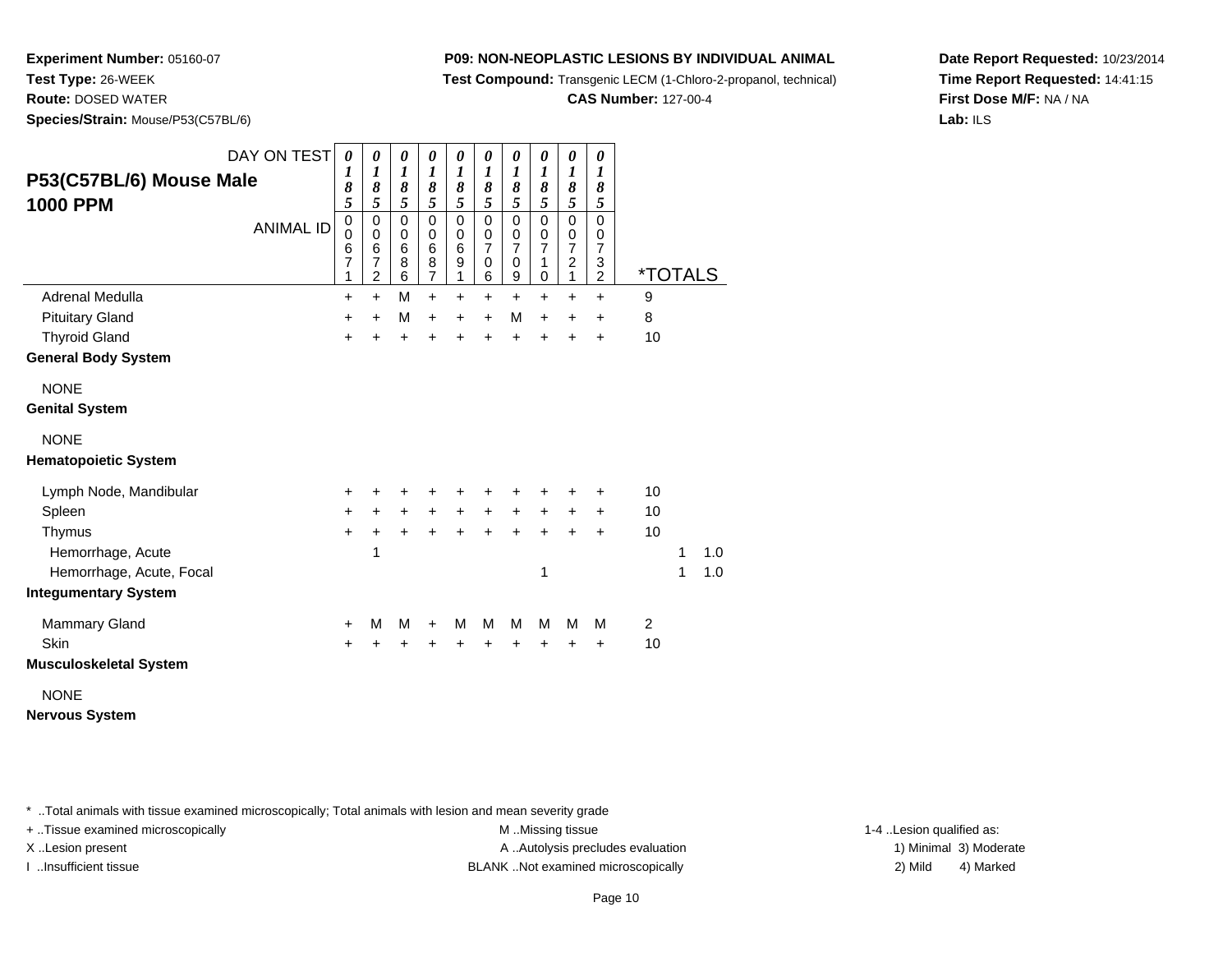**Test Compound:** Transgenic LECM (1-Chloro-2-propanol, technical)

**CAS Number:** 127-00-4

**Date Report Requested:** 10/23/2014**Time Report Requested:** 14:41:15**First Dose M/F:** NA / NA**Lab:** ILS

**Experiment Number:** 05160-07**Test Type:** 26-WEEK **Route:** DOSED WATER**Species/Strain:** Mouse/P53(C57BL/6)

| DAY ON TEST                                | 0<br>1           | 0<br>1                                 | 0<br>1                          | 0<br>1                  | 0<br>1                     | 0<br>1                                    | 0<br>1                             | 0<br>1                       | 0<br>1                             | 0<br>1                                    |                         |   |     |
|--------------------------------------------|------------------|----------------------------------------|---------------------------------|-------------------------|----------------------------|-------------------------------------------|------------------------------------|------------------------------|------------------------------------|-------------------------------------------|-------------------------|---|-----|
| P53(C57BL/6) Mouse Male<br><b>1000 PPM</b> | 8<br>5           | 8<br>5                                 | 8<br>5                          | 8<br>5                  | 8<br>5                     | 8<br>5                                    | 8<br>5                             | 8<br>5                       | 8<br>5                             | 8<br>5                                    |                         |   |     |
| <b>ANIMAL ID</b>                           | 0<br>0<br>6<br>7 | $\mathbf 0$<br>$\Omega$<br>6<br>7<br>2 | $\mathbf 0$<br>0<br>6<br>8<br>6 | $\Omega$<br>0<br>6<br>8 | $\mathbf 0$<br>0<br>6<br>9 | $\Omega$<br>0<br>$\overline{7}$<br>0<br>6 | 0<br>0<br>$\overline{7}$<br>0<br>9 | $\Omega$<br>0<br>7<br>1<br>U | 0<br>0<br>7<br>$\overline{c}$<br>1 | $\Omega$<br>0<br>7<br>3<br>$\overline{2}$ | <i><b>*TOTALS</b></i>   |   |     |
| <b>NONE</b>                                |                  |                                        |                                 |                         |                            |                                           |                                    |                              |                                    |                                           |                         |   |     |
| <b>Respiratory System</b>                  |                  |                                        |                                 |                         |                            |                                           |                                    |                              |                                    |                                           |                         |   |     |
| Lung                                       |                  |                                        |                                 |                         |                            |                                           |                                    |                              |                                    | +                                         | 10                      |   |     |
| Infiltration Cellular, Lymphocyte          | 1                | 1                                      | 1                               |                         |                            |                                           |                                    | 1                            |                                    | 1                                         |                         | 5 | 1.0 |
| Infiltration Cellular, Lymphocyte, Focal   |                  |                                        |                                 | 1                       | 1                          |                                           |                                    |                              | 1                                  |                                           |                         | 3 | 1.0 |
| Inflammation, Suppurative, Acute, Focal    |                  |                                        |                                 |                         |                            |                                           |                                    |                              | 1                                  |                                           |                         | 1 | 1.0 |
| <b>Special Senses System</b>               |                  |                                        |                                 |                         |                            |                                           |                                    |                              |                                    |                                           |                         |   |     |
| <b>NONE</b>                                |                  |                                        |                                 |                         |                            |                                           |                                    |                              |                                    |                                           |                         |   |     |
| <b>Urinary System</b>                      |                  |                                        |                                 |                         |                            |                                           |                                    |                              |                                    |                                           |                         |   |     |
| Kidney                                     |                  |                                        |                                 |                         |                            |                                           |                                    |                              |                                    |                                           | 10                      |   |     |
| Casts Protein, Focal                       |                  |                                        |                                 |                         |                            |                                           |                                    |                              | 1                                  |                                           |                         |   | 1.0 |
| Infiltration Cellular, Lymphocyte          |                  |                                        |                                 |                         | 1                          |                                           |                                    |                              |                                    |                                           |                         |   | 1.0 |
| Infiltration Cellular, Lymphocyte, Focal   | 1                |                                        | $\mathfrak{p}$                  | $\mathfrak{p}$          |                            |                                           |                                    | 1                            |                                    | $\overline{2}$                            |                         | 6 | 1.5 |
| Renal Tubule, Degeneration, Focal          |                  |                                        |                                 |                         |                            |                                           | 1                                  |                              |                                    |                                           |                         | 1 | 1.0 |
| Renal Tubule, Regeneration                 |                  |                                        |                                 |                         | 1                          |                                           |                                    |                              |                                    |                                           |                         |   | 1.0 |
| Renal Tubule, Regeneration, Focal          | 1                |                                        |                                 |                         |                            |                                           | 1                                  |                              |                                    |                                           |                         | 2 | 1.0 |
|                                            |                  |                                        |                                 |                         |                            |                                           |                                    |                              |                                    |                                           | *** END OF MALE DATA*** |   |     |

\* ..Total animals with tissue examined microscopically; Total animals with lesion and mean severity grade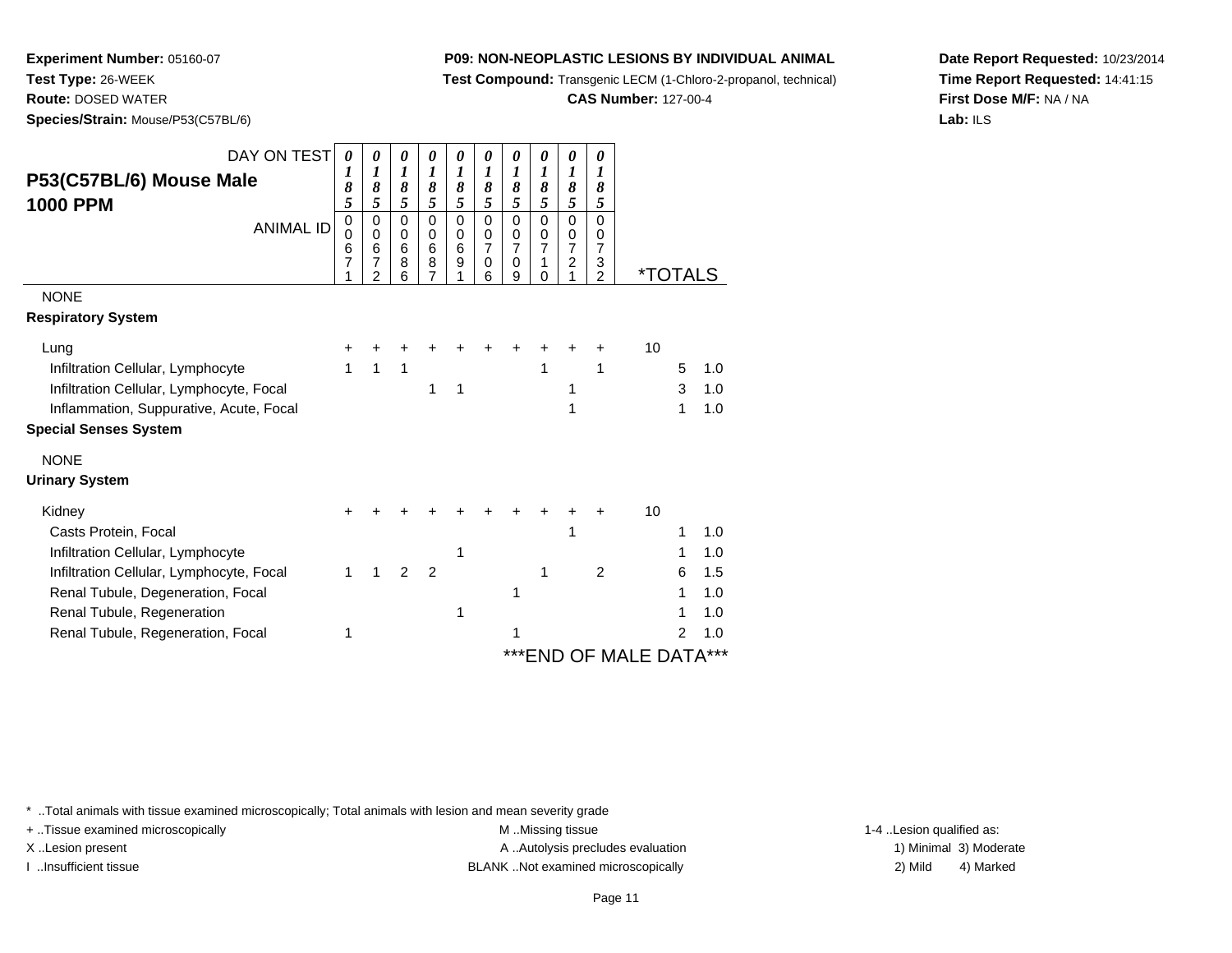**Test Compound:** Transgenic LECM (1-Chloro-2-propanol, technical)

**CAS Number:** 127-00-4

**Date Report Requested:** 10/23/2014**Time Report Requested:** 14:41:15**First Dose M/F:** NA / NA**Lab:** ILS

**Test Type:** 26-WEEK**Route:** DOSED WATER

**Experiment Number:** 05160-07

**Species/Strain:** Mouse/P53(C57BL/6)

| DAY ON TEST<br>P53(C57BL/6) Mouse Female<br>0 PPM<br><b>ANIMAL ID</b> | 0<br>1<br>8<br>3<br>0<br>$\mathbf 0$<br>5<br>8 | 0<br>1<br>8<br>$\mathfrak{z}$<br>$\Omega$<br>$\mathbf 0$<br>5<br>8 | 0<br>1<br>8<br>$\mathfrak{z}$<br>$\Omega$<br>0<br>6<br>0 | 0<br>1<br>7<br>3<br>$\mathbf 0$<br>$\Omega$<br>6<br>0 | 0<br>0<br>7<br>0<br>0<br>0<br>6<br>$\overline{c}$ | 0<br>1<br>8<br>3<br>0<br>$\Omega$<br>6<br>3 | 0<br>1<br>8<br>3<br>$\mathbf 0$<br>$\mathbf 0$<br>6<br>5 | 0<br>1<br>8<br>3<br>$\mathbf 0$<br>$\mathbf 0$<br>6<br>5 | 0<br>1<br>8<br>$\mathfrak{z}$<br>$\overline{0}$<br>0<br>6<br>5 | 0<br>1<br>8<br>3<br>$\mathbf 0$<br>$\Omega$<br>6<br>5 |   |                       |     |
|-----------------------------------------------------------------------|------------------------------------------------|--------------------------------------------------------------------|----------------------------------------------------------|-------------------------------------------------------|---------------------------------------------------|---------------------------------------------|----------------------------------------------------------|----------------------------------------------------------|----------------------------------------------------------------|-------------------------------------------------------|---|-----------------------|-----|
| <b>Alimentary System</b>                                              | 0                                              | 6                                                                  | 4                                                        | 5                                                     | 5                                                 | 1                                           | 4                                                        | 6                                                        | $\overline{7}$                                                 | 9                                                     |   | <i><b>*TOTALS</b></i> |     |
|                                                                       |                                                |                                                                    |                                                          |                                                       |                                                   |                                             |                                                          |                                                          |                                                                |                                                       |   |                       |     |
| Liver                                                                 | +                                              |                                                                    |                                                          |                                                       |                                                   | +                                           | +                                                        |                                                          |                                                                | ٠                                                     | 8 |                       |     |
| Centrilobular, Hypertrophy                                            |                                                |                                                                    |                                                          |                                                       |                                                   |                                             | 1                                                        |                                                          | 1                                                              |                                                       |   | 2                     | 1.0 |
| Infiltration Cellular, Mononuclear CI                                 | 1                                              | 1                                                                  | 1                                                        |                                                       |                                                   | 1                                           | $\mathbf{1}$                                             |                                                          | 1                                                              | 1                                                     |   | 7                     | 1.0 |
| Infiltration Cellular, Mononuclear CI, Focal                          |                                                |                                                                    |                                                          |                                                       |                                                   |                                             |                                                          | 1                                                        |                                                                |                                                       |   | 1                     | 1.0 |
| Necrosis, Focal                                                       |                                                |                                                                    | 1                                                        |                                                       |                                                   |                                             |                                                          |                                                          |                                                                |                                                       |   | 1                     | 1.0 |
| Salivary Glands                                                       | +                                              | +                                                                  | +                                                        |                                                       |                                                   | +                                           | +                                                        | +                                                        |                                                                | +                                                     | 8 |                       |     |
| Submandibul GI, Infiltration Cellular,<br>Lymphocyte                  |                                                | 1                                                                  | $\overline{2}$                                           |                                                       |                                                   | $\mathfrak{p}$                              |                                                          | 3                                                        | $\overline{2}$                                                 | $\overline{2}$                                        |   | 6                     | 2.0 |
| Submandibul GI, Infiltration Cellular,<br>Lymphocyte, Focal           | 1                                              |                                                                    |                                                          |                                                       |                                                   |                                             |                                                          |                                                          |                                                                |                                                       |   | 1                     | 1.0 |
| Stomach, Forestomach                                                  | +                                              |                                                                    | ٠                                                        |                                                       |                                                   | +                                           |                                                          |                                                          |                                                                |                                                       | 8 |                       |     |
| Stomach, Glandular                                                    | +                                              |                                                                    |                                                          |                                                       |                                                   |                                             | $\ddot{}$                                                |                                                          |                                                                | $\div$                                                | 8 |                       |     |
| <b>Cardiovascular System</b>                                          |                                                |                                                                    |                                                          |                                                       |                                                   |                                             |                                                          |                                                          |                                                                |                                                       |   |                       |     |
| <b>NONE</b>                                                           |                                                |                                                                    |                                                          |                                                       |                                                   |                                             |                                                          |                                                          |                                                                |                                                       |   |                       |     |
| <b>Endocrine System</b>                                               |                                                |                                                                    |                                                          |                                                       |                                                   |                                             |                                                          |                                                          |                                                                |                                                       |   |                       |     |
| <b>Adrenal Cortex</b>                                                 |                                                |                                                                    |                                                          |                                                       |                                                   | +                                           | +                                                        |                                                          | +                                                              |                                                       | 8 |                       |     |
| Capsule, Hyperplasia                                                  |                                                |                                                                    |                                                          |                                                       |                                                   | 1                                           |                                                          | 1                                                        |                                                                |                                                       |   | 2                     | 1.0 |
| Capsule, Hyperplasia, Focal                                           |                                                | 1                                                                  |                                                          |                                                       |                                                   |                                             | 1                                                        |                                                          |                                                                |                                                       |   | $\overline{2}$        | 1.0 |
| Zona Reticul, Degeneration, Fatty                                     |                                                | 1                                                                  |                                                          |                                                       |                                                   | 1                                           | 1                                                        | 1                                                        | 1                                                              |                                                       |   | 5                     | 1.0 |
| Zona Reticul, Degeneration, Fatty, Focal                              | 1                                              |                                                                    |                                                          |                                                       |                                                   |                                             |                                                          |                                                          |                                                                |                                                       |   | 1                     | 1.0 |
| <b>Adrenal Medulla</b>                                                | $\ddot{}$                                      | +                                                                  |                                                          |                                                       |                                                   | +                                           | +                                                        |                                                          |                                                                |                                                       | 8 |                       |     |

\* ..Total animals with tissue examined microscopically; Total animals with lesion and mean severity grade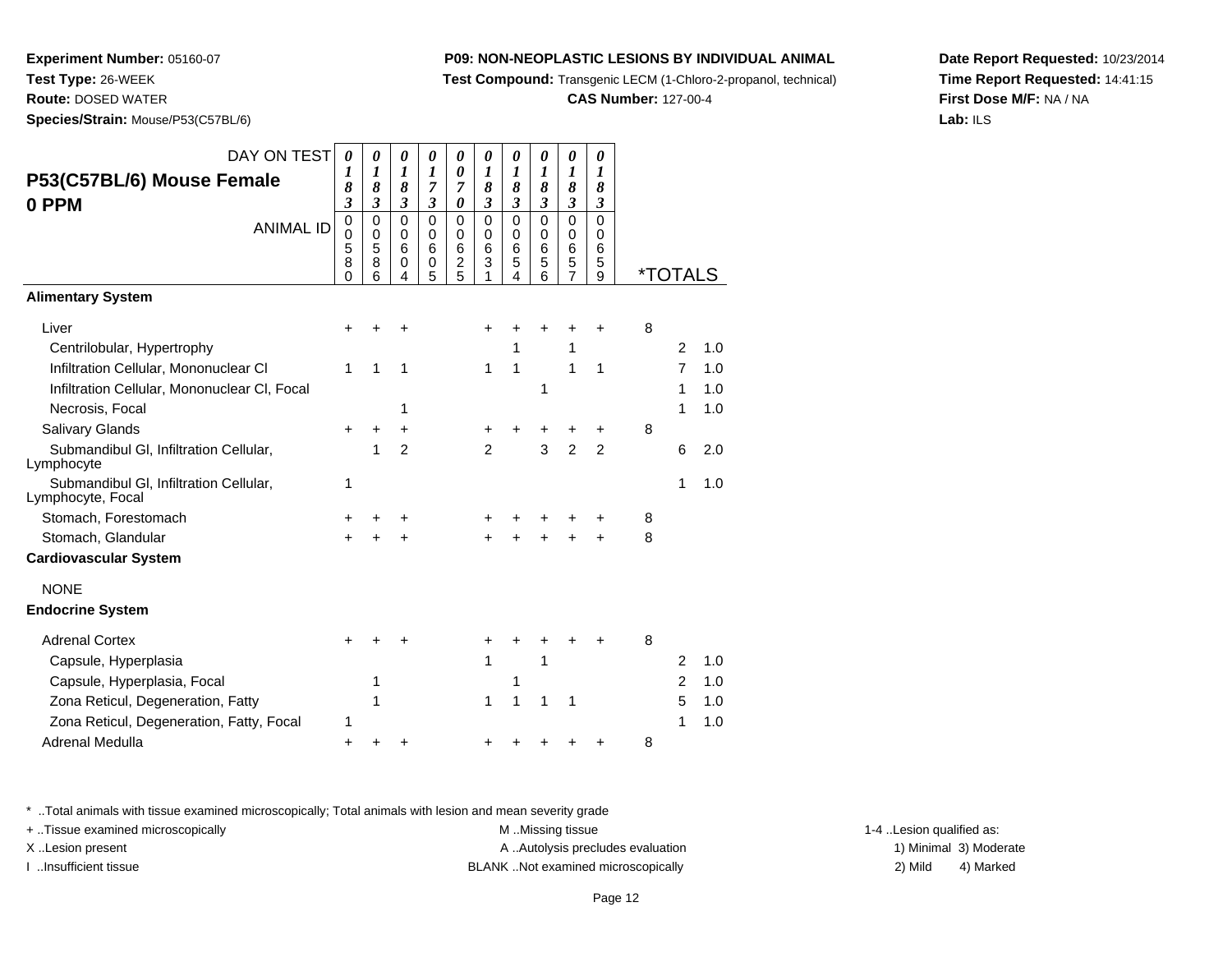**Test Compound:** Transgenic LECM (1-Chloro-2-propanol, technical)

**CAS Number:** 127-00-4

**Date Report Requested:** 10/23/2014**Time Report Requested:** 14:41:16**First Dose M/F:** NA / NA**Lab:** ILS

**Experiment Number:** 05160-07**Test Type:** 26-WEEK**Route:** DOSED WATER

**Species/Strain:** Mouse/P53(C57BL/6)

| DAY ON TEST<br>P53(C57BL/6) Mouse Female<br>0 PPM                        | $\boldsymbol{\theta}$<br>$\boldsymbol{l}$<br>8<br>$\boldsymbol{\beta}$ | $\boldsymbol{\theta}$<br>$\boldsymbol{l}$<br>8<br>$\boldsymbol{\beta}$ | 0<br>$\boldsymbol{l}$<br>8<br>$\boldsymbol{\mathfrak{z}}$ | 0<br>$\boldsymbol{l}$<br>$\overline{7}$<br>$\boldsymbol{\beta}$ | $\pmb{\theta}$<br>$\pmb{\theta}$<br>$\boldsymbol{7}$<br>$\boldsymbol{\theta}$ | 0<br>$\boldsymbol{l}$<br>8<br>$\mathfrak{z}$              | 0<br>$\boldsymbol{l}$<br>8<br>$\mathfrak{z}$                          | $\boldsymbol{\theta}$<br>$\boldsymbol{l}$<br>8<br>$\boldsymbol{\beta}$ | 0<br>1<br>8<br>$\boldsymbol{\mathfrak{z}}$ | 0<br>$\boldsymbol{l}$<br>8<br>$\boldsymbol{\beta}$ |                |                       |     |
|--------------------------------------------------------------------------|------------------------------------------------------------------------|------------------------------------------------------------------------|-----------------------------------------------------------|-----------------------------------------------------------------|-------------------------------------------------------------------------------|-----------------------------------------------------------|-----------------------------------------------------------------------|------------------------------------------------------------------------|--------------------------------------------|----------------------------------------------------|----------------|-----------------------|-----|
| <b>ANIMAL ID</b>                                                         | $\mathbf 0$<br>0<br>5<br>$\overline{8}$<br>0                           | $\mathbf 0$<br>$\mathbf 0$<br>$\mathbf 5$<br>$\bf8$<br>6               | $\mathbf 0$<br>$\mathbf 0$<br>6<br>$\mathbf 0$<br>4       | $\mathbf 0$<br>0<br>6<br>$\,0\,$<br>5                           | 0<br>$\pmb{0}$<br>$\,6$<br>$\frac{2}{5}$                                      | 0<br>$\pmb{0}$<br>$\,6$<br>$\ensuremath{\mathsf{3}}$<br>1 | $\mathbf 0$<br>$\pmb{0}$<br>$\,6$<br>$\overline{5}$<br>$\overline{4}$ | $\mathbf 0$<br>0<br>$\,6$<br>$\mathbf 5$<br>$\,6$                      | $\mathbf 0$<br>0<br>6<br>$\frac{5}{7}$     | $\Omega$<br>0<br>6<br>5<br>9                       |                | <i><b>*TOTALS</b></i> |     |
| <b>Pituitary Gland</b>                                                   | $\ddot{}$                                                              | M                                                                      | $+$                                                       |                                                                 |                                                                               | +                                                         | $\ddot{}$                                                             | $\ddot{}$                                                              | +                                          | $\ddot{}$                                          | $\overline{7}$ |                       |     |
| <b>Thyroid Gland</b>                                                     | $\ddot{}$                                                              | $\ddot{}$                                                              | +                                                         |                                                                 |                                                                               | $\ddot{}$                                                 | $\ddot{}$                                                             | $\ddot{}$                                                              | $\ddot{}$                                  | $\ddot{}$                                          | 8              |                       |     |
| <b>General Body System</b>                                               |                                                                        |                                                                        |                                                           |                                                                 |                                                                               |                                                           |                                                                       |                                                                        |                                            |                                                    |                |                       |     |
| <b>NONE</b>                                                              |                                                                        |                                                                        |                                                           |                                                                 |                                                                               |                                                           |                                                                       |                                                                        |                                            |                                                    |                |                       |     |
| <b>Genital System</b>                                                    |                                                                        |                                                                        |                                                           |                                                                 |                                                                               |                                                           |                                                                       |                                                                        |                                            |                                                    |                |                       |     |
| <b>Uterus</b>                                                            | +                                                                      |                                                                        |                                                           |                                                                 |                                                                               |                                                           |                                                                       |                                                                        |                                            |                                                    | 1              |                       |     |
| Endometrium, Hyperplasia, Cystic, Diffuse<br><b>Hematopoietic System</b> | 3                                                                      |                                                                        |                                                           |                                                                 |                                                                               |                                                           |                                                                       |                                                                        |                                            |                                                    |                | 1                     | 3.0 |
| Lymph Node, Mandibular                                                   | +                                                                      | +                                                                      | +                                                         |                                                                 |                                                                               | +                                                         |                                                                       |                                                                        | +                                          | +                                                  | 8              |                       |     |
| Spleen                                                                   | ٠                                                                      | ٠                                                                      | +                                                         |                                                                 |                                                                               | $\ddot{}$                                                 | $\ddot{}$                                                             | $\ddot{}$                                                              | +                                          | +                                                  | 8              |                       |     |
| Thymus                                                                   | $\ddot{}$                                                              | $\ddot{}$                                                              | +                                                         |                                                                 |                                                                               | $\ddot{}$                                                 | $\ddot{}$                                                             |                                                                        | $\ddot{}$                                  | $\ddot{}$                                          | 8              |                       |     |
| <b>Integumentary System</b>                                              |                                                                        |                                                                        |                                                           |                                                                 |                                                                               |                                                           |                                                                       |                                                                        |                                            |                                                    |                |                       |     |
| <b>Mammary Gland</b>                                                     | +                                                                      | +                                                                      | +                                                         |                                                                 |                                                                               | +                                                         | +                                                                     | +                                                                      | +                                          | +                                                  | 8              |                       |     |
| Skin                                                                     | +                                                                      | +                                                                      | +                                                         |                                                                 |                                                                               | +                                                         |                                                                       |                                                                        | $\ddot{}$                                  | $\ddot{}$                                          | 8              |                       |     |
| <b>Musculoskeletal System</b>                                            |                                                                        |                                                                        |                                                           |                                                                 |                                                                               |                                                           |                                                                       |                                                                        |                                            |                                                    |                |                       |     |
| <b>NONE</b><br><b>Nervous System</b>                                     |                                                                        |                                                                        |                                                           |                                                                 |                                                                               |                                                           |                                                                       |                                                                        |                                            |                                                    |                |                       |     |
| <b>NONE</b>                                                              |                                                                        |                                                                        |                                                           |                                                                 |                                                                               |                                                           |                                                                       |                                                                        |                                            |                                                    |                |                       |     |

## **Respiratory System**

\* ..Total animals with tissue examined microscopically; Total animals with lesion and mean severity grade

+ ..Tissue examined microscopically examined microscopically examined as:  $M$  ..Missing tissue 1-4 ..Lesion qualified as: X..Lesion present **A ..Autolysis precludes evaluation** A ..Autolysis precludes evaluation 1) Minimal 3) Moderate

I ..Insufficient tissue BLANK ..Not examined microscopically 2) Mild 4) Marked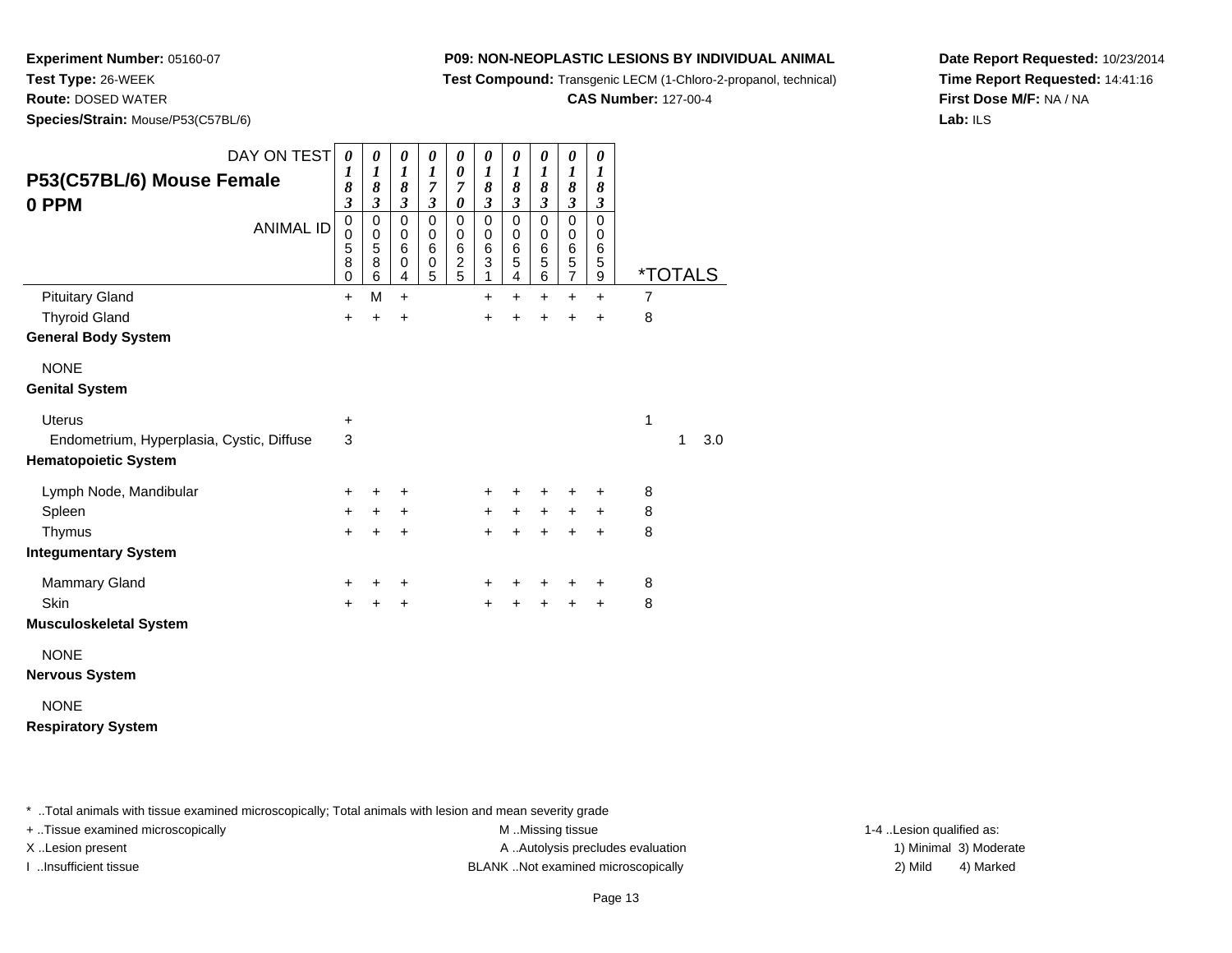**Test Compound:** Transgenic LECM (1-Chloro-2-propanol, technical)

**CAS Number:** 127-00-4

**Date Report Requested:** 10/23/2014**Time Report Requested:** 14:41:16**First Dose M/F:** NA / NA**Lab:** ILS

**Species/Strain:** Mouse/P53(C57BL/6)

**Experiment Number:** 05160-07

**Test Type:** 26-WEEK**Route:** DOSED WATER

| DAY ON TEST<br>P53(C57BL/6) Mouse Female<br>0 PPM<br><b>ANIMAL ID</b> | $\theta$<br>8<br>3<br>$\Omega$<br>0<br>5<br>8<br>0 | 0<br>1<br>8<br>3<br>0<br>0<br>5<br>8<br>6 | 0<br>$\boldsymbol{l}$<br>8<br>3<br>0<br>0<br>$\,6\,$<br>$\Omega$<br>4 | 0<br>1<br>7<br>3<br>0<br>0<br>$6\phantom{1}6$<br>0<br>5 | 0<br>$\boldsymbol{\theta}$<br>7<br>0<br>$\mathbf 0$<br>0<br>$\,6$<br>$\overline{c}$<br>5 | 0<br>1<br>8<br>3<br>0<br>0<br>6<br>3 | 0<br>1<br>8<br>3<br>0<br>0<br>6<br>5<br>4 | 0<br>1<br>8<br>3<br>0<br>0<br>$\,6$<br>5<br>6 | 0<br>1<br>8<br>3<br>$\mathbf 0$<br>0<br>$\,6$<br>5<br>$\overline{7}$ | 0<br>1<br>8<br>3<br>$\Omega$<br>0<br>6<br>5<br>9 |   | <i><b>*TOTALS</b></i> |     |
|-----------------------------------------------------------------------|----------------------------------------------------|-------------------------------------------|-----------------------------------------------------------------------|---------------------------------------------------------|------------------------------------------------------------------------------------------|--------------------------------------|-------------------------------------------|-----------------------------------------------|----------------------------------------------------------------------|--------------------------------------------------|---|-----------------------|-----|
| Lung                                                                  | +                                                  | +                                         | $\div$                                                                |                                                         |                                                                                          | +                                    | $\div$                                    | ÷                                             | +                                                                    | $\div$                                           | 8 |                       |     |
| Alveolus, Infiltration Cellular, Histiocyte                           |                                                    |                                           |                                                                       |                                                         |                                                                                          |                                      | 2                                         |                                               | 1                                                                    |                                                  |   | $\overline{2}$        | 1.5 |
| Alveolus, Infiltration Cellular, Histiocyte,<br>Focal                 |                                                    |                                           |                                                                       |                                                         |                                                                                          | 2                                    |                                           |                                               |                                                                      |                                                  |   | 1                     | 2.0 |
| Infiltration Cellular, Lymphocyte                                     | 1                                                  | 1                                         | 1                                                                     |                                                         |                                                                                          | 1                                    |                                           |                                               | 2                                                                    | 1                                                |   | 8                     | 1.1 |
| Inflammation, Suppurative, Acute, Focal                               | 1                                                  |                                           |                                                                       |                                                         |                                                                                          | $\overline{2}$                       |                                           |                                               |                                                                      |                                                  |   | $\mathcal{P}$         | 1.5 |
| <b>Special Senses System</b>                                          |                                                    |                                           |                                                                       |                                                         |                                                                                          |                                      |                                           |                                               |                                                                      |                                                  |   |                       |     |
| <b>NONE</b>                                                           |                                                    |                                           |                                                                       |                                                         |                                                                                          |                                      |                                           |                                               |                                                                      |                                                  |   |                       |     |
| <b>Urinary System</b>                                                 |                                                    |                                           |                                                                       |                                                         |                                                                                          |                                      |                                           |                                               |                                                                      |                                                  |   |                       |     |
| Kidney                                                                | ÷                                                  |                                           | ٠                                                                     |                                                         |                                                                                          | +                                    |                                           |                                               |                                                                      | ٠                                                | 8 |                       |     |
| Infiltration Cellular, Lymphocyte                                     |                                                    |                                           | 1                                                                     |                                                         |                                                                                          |                                      |                                           |                                               |                                                                      | 2                                                |   | 3                     | 1.3 |
| Infiltration Cellular, Lymphocyte, Focal                              | 1                                                  |                                           |                                                                       |                                                         |                                                                                          |                                      |                                           | 2                                             |                                                                      |                                                  |   | 3                     | 1.3 |

\* ..Total animals with tissue examined microscopically; Total animals with lesion and mean severity grade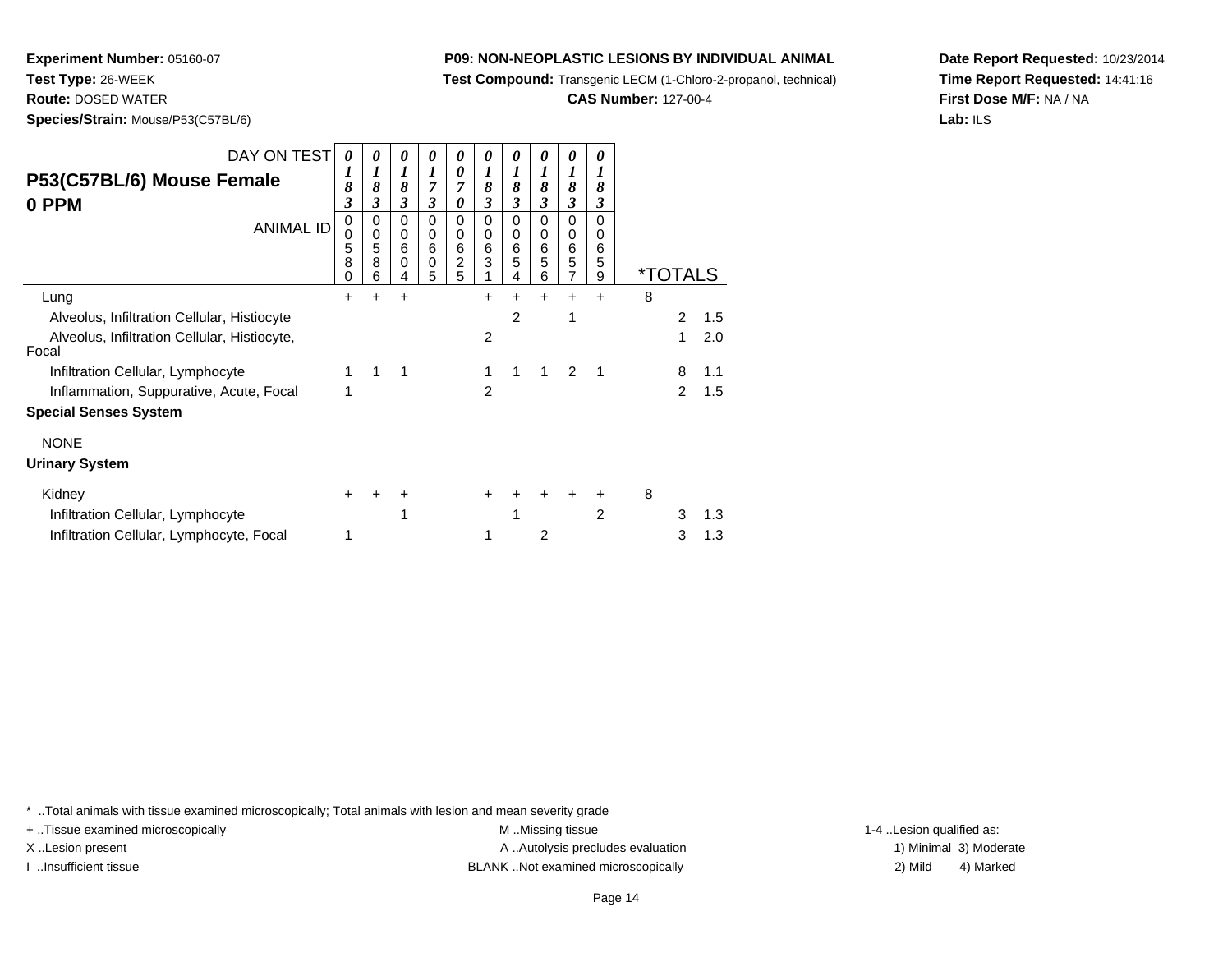| Experiment Number: 05160-07        |
|------------------------------------|
| Test Type: 26-WEEK                 |
| <b>Route: DOSED WATER</b>          |
| Species/Strain: Mouse/P53(C57BL/6) |

 **Test Compound:** Transgenic LECM (1-Chloro-2-propanol, technical)**CAS Number:** 127-00-4

**Date Report Requested:** 10/23/2014**Time Report Requested:** 14:41:16**First Dose M/F:** NA / NA**Lab:** ILS

DAY ON TEST

# **P53(C57BL/6) Mouse Female250 PPM**

ANIMAL ID

\*TOTALS

**Alimentary System**

NONE

**Cardiovascular System**

NONE

**Endocrine System**

NONE

**General Body System**

NONE

**Genital System**

NONE

**Hematopoietic System**

NONE

**Integumentary System**

NONE

**Musculoskeletal System**

NONE

**Nervous System**

NONE

\* ..Total animals with tissue examined microscopically; Total animals with lesion and mean severity grade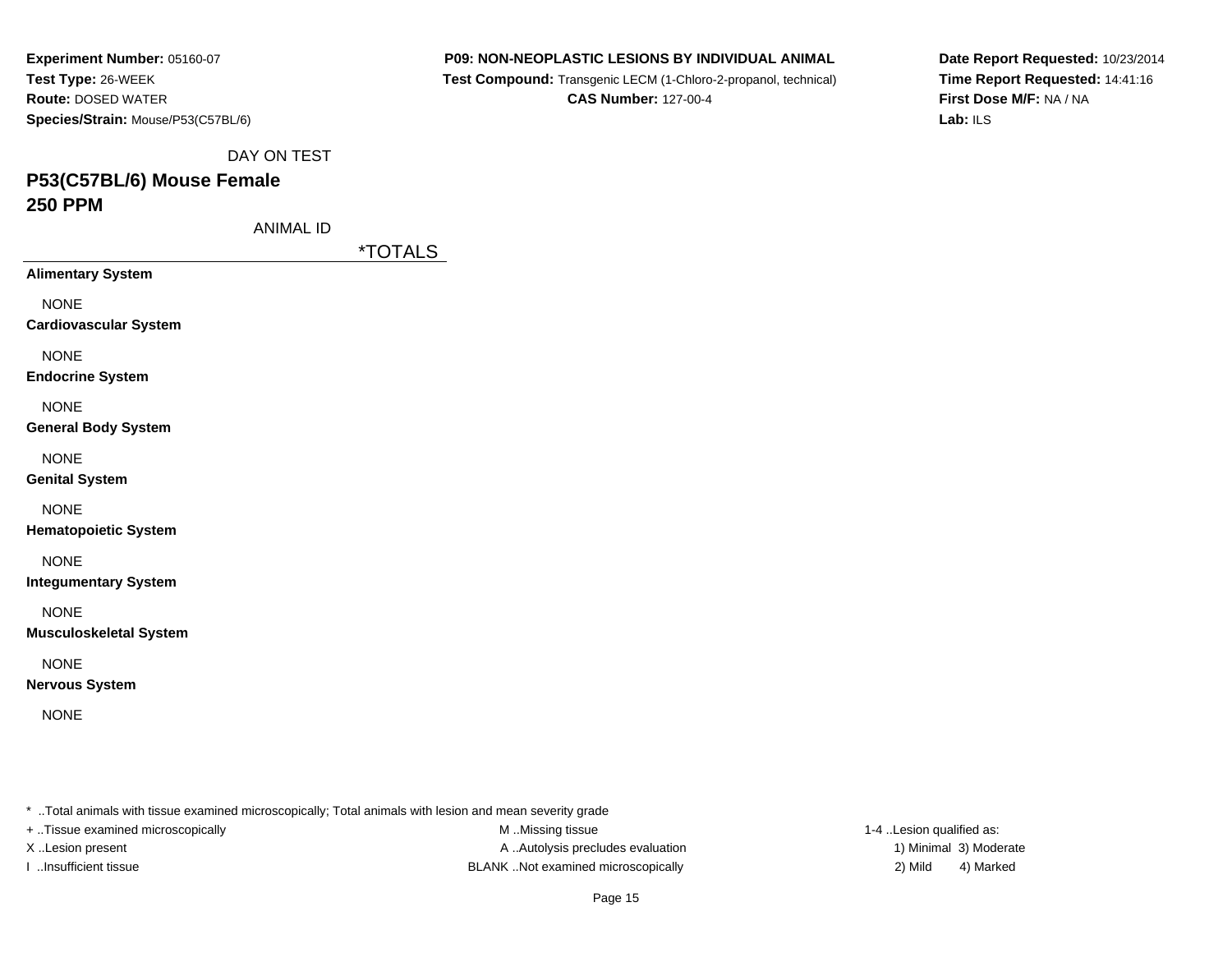**Experiment Number:** 05160-07**Test Type:** 26-WEEK **Route:** DOSED WATER**Species/Strain:** Mouse/P53(C57BL/6)

### **P09: NON-NEOPLASTIC LESIONS BY INDIVIDUAL ANIMAL**

 **Test Compound:** Transgenic LECM (1-Chloro-2-propanol, technical)**CAS Number:** 127-00-4

**Date Report Requested:** 10/23/2014**Time Report Requested:** 14:41:16**First Dose M/F:** NA / NA**Lab:** ILS

DAY ON TEST

## **P53(C57BL/6) Mouse Female250 PPM**

ANIMAL ID

\*TOTALS

**Respiratory System**

NONE

**Special Senses System**

NONE

**Urinary System**

NONE

\* ..Total animals with tissue examined microscopically; Total animals with lesion and mean severity grade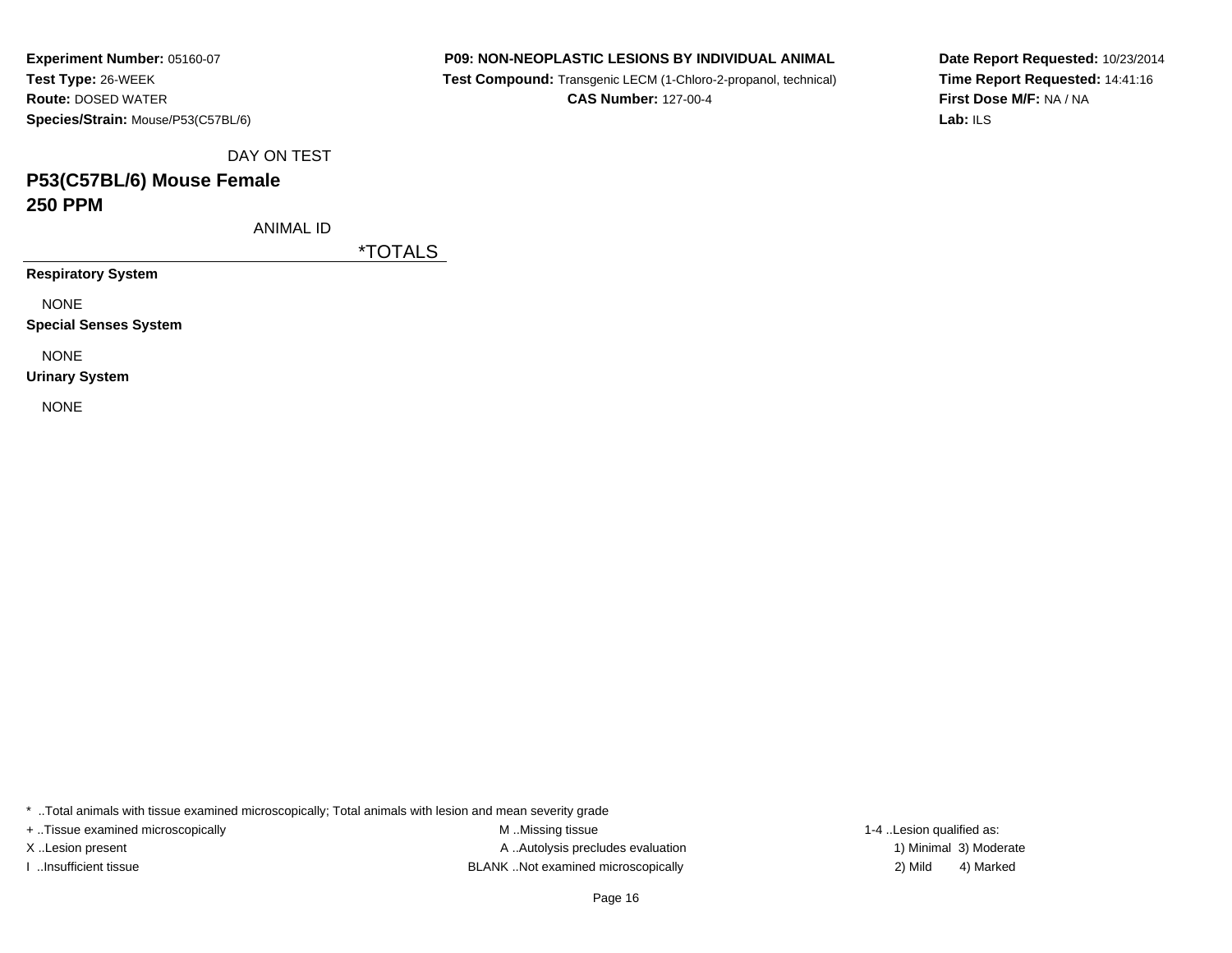| Experiment Number: 05160-07        |
|------------------------------------|
| Test Type: 26-WEEK                 |
| <b>Route: DOSED WATER</b>          |
| Species/Strain: Mouse/P53(C57BL/6) |

 **Test Compound:** Transgenic LECM (1-Chloro-2-propanol, technical)**CAS Number:** 127-00-4

**Date Report Requested:** 10/23/2014**Time Report Requested:** 14:41:16**First Dose M/F:** NA / NA**Lab:** ILS

DAY ON TEST

## **P53(C57BL/6) Mouse Female500 PPM**

ANIMAL ID

\*TOTALS

**Alimentary System**

NONE

**Cardiovascular System**

NONE

**Endocrine System**

NONE

**General Body System**

NONE

**Genital System**

NONE

**Hematopoietic System**

NONE

**Integumentary System**

NONE

**Musculoskeletal System**

NONE

**Nervous System**

NONE

\* ..Total animals with tissue examined microscopically; Total animals with lesion and mean severity grade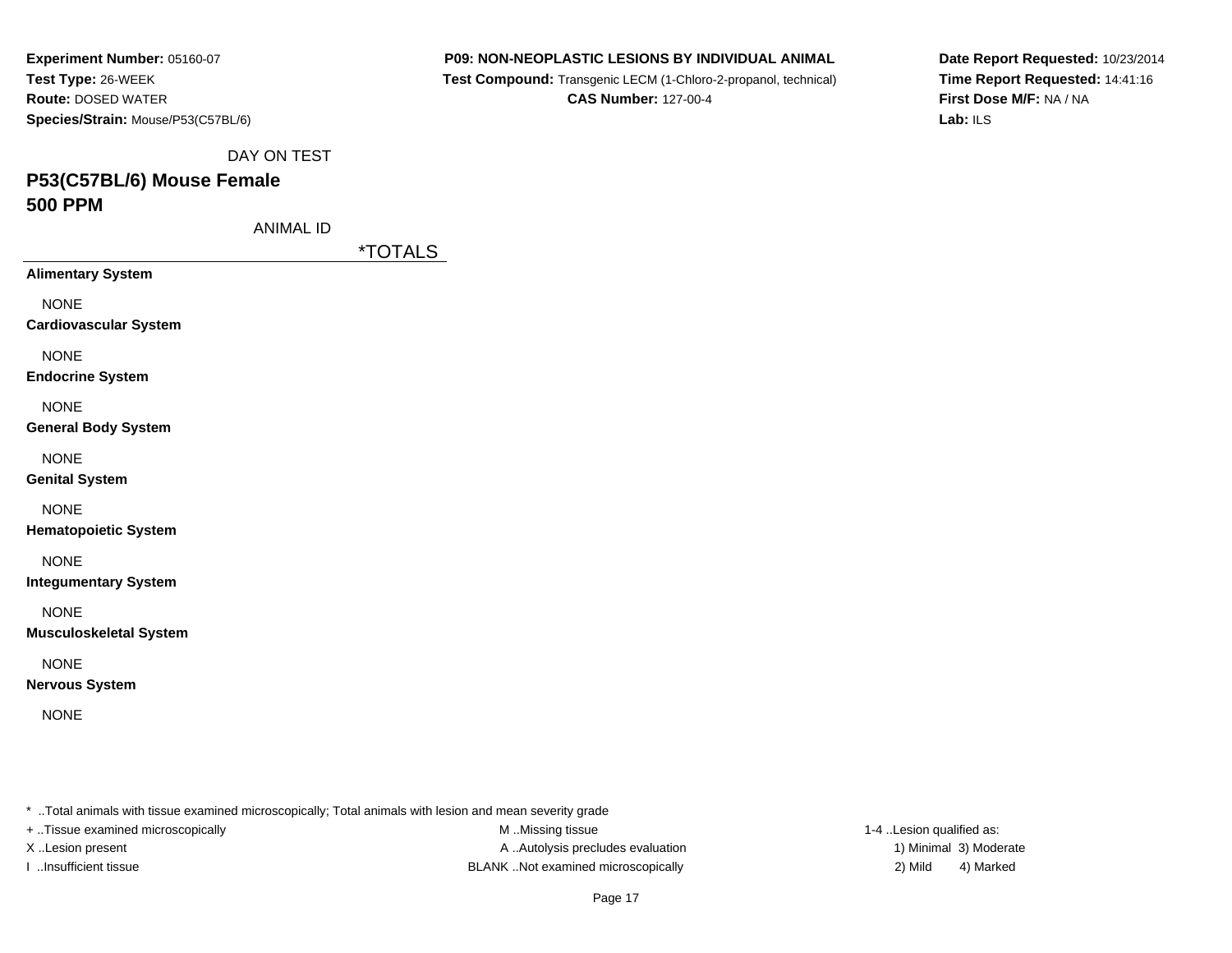**Experiment Number:** 05160-07**Test Type:** 26-WEEK **Route:** DOSED WATER**Species/Strain:** Mouse/P53(C57BL/6)

### **P09: NON-NEOPLASTIC LESIONS BY INDIVIDUAL ANIMAL**

 **Test Compound:** Transgenic LECM (1-Chloro-2-propanol, technical)**CAS Number:** 127-00-4

**Date Report Requested:** 10/23/2014**Time Report Requested:** 14:41:16**First Dose M/F:** NA / NA**Lab:** ILS

DAY ON TEST

## **P53(C57BL/6) Mouse Female500 PPM**

ANIMAL ID

\*TOTALS

**Respiratory System**

NONE

**Special Senses System**

NONE

**Urinary System**

NONE

\* ..Total animals with tissue examined microscopically; Total animals with lesion and mean severity grade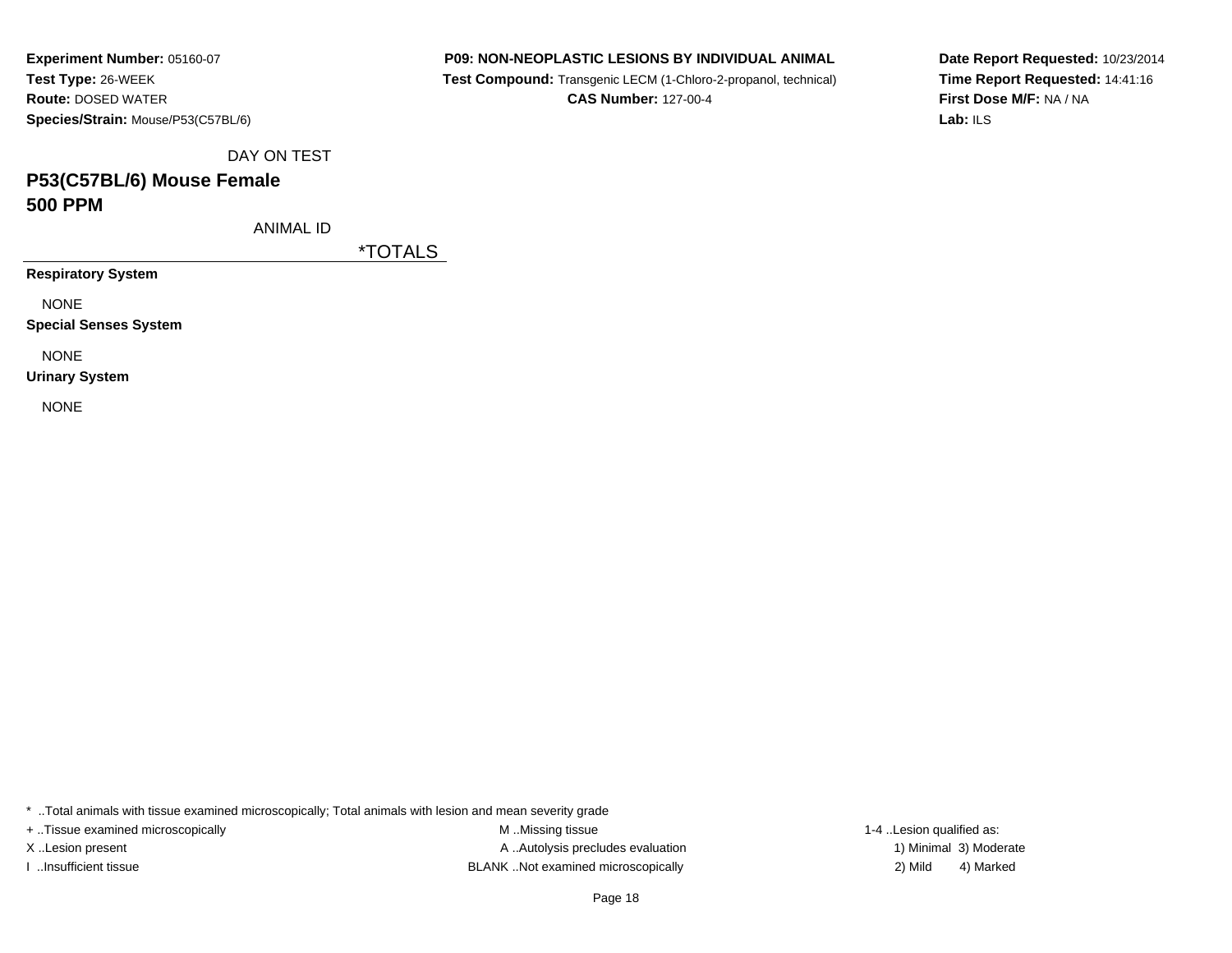**Test Compound:** Transgenic LECM (1-Chloro-2-propanol, technical)

**CAS Number:** 127-00-4

**Date Report Requested:** 10/23/2014**Time Report Requested:** 14:41:16**First Dose M/F:** NA / NA**Lab:** ILS

 **Route:** DOSED WATER**Species/Strain:** Mouse/P53(C57BL/6)

**Experiment Number:** 05160-07

**Test Type:** 26-WEEK

| DAY ON TEST<br>P53(C57BL/6) Mouse Female<br><b>1000 PPM</b> | $\boldsymbol{\theta}$<br>1<br>8<br>3   | 0<br>1<br>8<br>$\overline{\mathbf{3}}$ | 0<br>$\boldsymbol{l}$<br>8<br>$\boldsymbol{4}$ | 0<br>1<br>8<br>$\overline{\mathbf{4}}$ | 0<br>1<br>8<br>$\boldsymbol{4}$              | 0<br>1<br>8<br>$\overline{\boldsymbol{4}}$ | 0<br>1<br>8<br>$\overline{\boldsymbol{4}}$          | 0<br>1<br>8<br>$\boldsymbol{4}$      | 0<br>1<br>8<br>$\overline{\boldsymbol{4}}$ | 0<br>$\boldsymbol{l}$<br>8<br>$\boldsymbol{4}$ |                       |                |     |
|-------------------------------------------------------------|----------------------------------------|----------------------------------------|------------------------------------------------|----------------------------------------|----------------------------------------------|--------------------------------------------|-----------------------------------------------------|--------------------------------------|--------------------------------------------|------------------------------------------------|-----------------------|----------------|-----|
| <b>ANIMAL ID</b>                                            | 0<br>$\mathbf 0$<br>5<br>9<br>$\Omega$ | 0<br>$\mathbf 0$<br>5<br>9<br>6        | $\mathbf 0$<br>$\mathbf 0$<br>6<br>1<br>3      | $\Omega$<br>$\mathbf 0$<br>6<br>1<br>8 | $\mathbf 0$<br>0<br>6<br>3<br>$\overline{7}$ | $\mathbf 0$<br>$\mathbf 0$<br>6<br>4<br>3  | $\mathbf 0$<br>$\mathbf 0$<br>6<br>5<br>$\mathbf 0$ | $\mathbf 0$<br>$\mathbf 0$<br>6<br>5 | 0<br>0<br>6<br>5<br>$\overline{2}$         | $\Omega$<br>$\Omega$<br>6<br>6<br>$\Omega$     | <i><b>*TOTALS</b></i> |                |     |
| <b>Alimentary System</b>                                    |                                        |                                        |                                                |                                        |                                              |                                            |                                                     |                                      |                                            |                                                |                       |                |     |
| Liver                                                       | +                                      |                                        |                                                |                                        |                                              |                                            |                                                     |                                      |                                            |                                                | 10                    |                |     |
| Centrilobular, Hypertrophy                                  | 1                                      |                                        |                                                |                                        |                                              |                                            |                                                     |                                      |                                            |                                                |                       | 1              | 1.0 |
| Centrilobular, Vacuolization Cytoplasmic                    |                                        |                                        |                                                |                                        |                                              | 1                                          |                                                     |                                      |                                            |                                                |                       | 1              | 1.0 |
| Centrilobular, Vacuolization Cytoplasmic,<br>Focal          |                                        | 1                                      |                                                |                                        |                                              |                                            |                                                     |                                      |                                            |                                                |                       | 1              | 1.0 |
| Hematopoietic Cell Proliferation                            |                                        |                                        |                                                | 1                                      |                                              |                                            |                                                     |                                      |                                            |                                                |                       | 1              | 1.0 |
| Infiltration Cellular, Mononuclear CI                       | $\overline{2}$                         |                                        |                                                |                                        | 1                                            |                                            |                                                     | $\overline{2}$                       | $\overline{2}$                             |                                                |                       | 4              | 1.8 |
| Infiltration Cellular, Mononuclear CI, Focal                |                                        |                                        |                                                |                                        |                                              |                                            | 1                                                   |                                      |                                            | 1                                              |                       | 2              | 1.0 |
| Necrosis, Focal                                             | 1                                      |                                        |                                                |                                        |                                              |                                            |                                                     |                                      |                                            |                                                |                       | 1              | 1.0 |
| Salivary Glands                                             | +                                      |                                        |                                                |                                        |                                              |                                            |                                                     |                                      | +                                          | +                                              | 10                    |                |     |
| Submandibul GI, Infiltration Cellular,<br>Lymphocyte        | $\overline{2}$                         |                                        |                                                |                                        |                                              | 1                                          |                                                     |                                      |                                            | $\overline{2}$                                 |                       | 3              | 1.7 |
| Stomach, Forestomach                                        | +                                      |                                        |                                                |                                        |                                              |                                            |                                                     |                                      |                                            | +                                              | 10                    |                |     |
| Infiltration Cellular, Lymphocyte                           |                                        |                                        |                                                |                                        |                                              |                                            |                                                     |                                      |                                            | 1                                              |                       | 1              | 1.0 |
| Stomach, Glandular                                          |                                        |                                        |                                                |                                        |                                              |                                            |                                                     |                                      |                                            |                                                | 10                    |                |     |
| <b>Cardiovascular System</b>                                |                                        |                                        |                                                |                                        |                                              |                                            |                                                     |                                      |                                            |                                                |                       |                |     |
| <b>NONE</b>                                                 |                                        |                                        |                                                |                                        |                                              |                                            |                                                     |                                      |                                            |                                                |                       |                |     |
| <b>Endocrine System</b>                                     |                                        |                                        |                                                |                                        |                                              |                                            |                                                     |                                      |                                            |                                                |                       |                |     |
| <b>Adrenal Cortex</b>                                       | +                                      |                                        |                                                |                                        |                                              |                                            |                                                     |                                      |                                            | +                                              | 10                    |                |     |
| Capsule, Hyperplasia                                        | 1                                      |                                        |                                                | 1                                      |                                              |                                            |                                                     | 1                                    |                                            | 1                                              |                       | 4              | 1.0 |
| Capsule, Hyperplasia, Focal                                 |                                        | 1                                      |                                                |                                        | 1                                            |                                            |                                                     |                                      |                                            |                                                |                       | $\overline{2}$ | 1.0 |

\* ..Total animals with tissue examined microscopically; Total animals with lesion and mean severity grade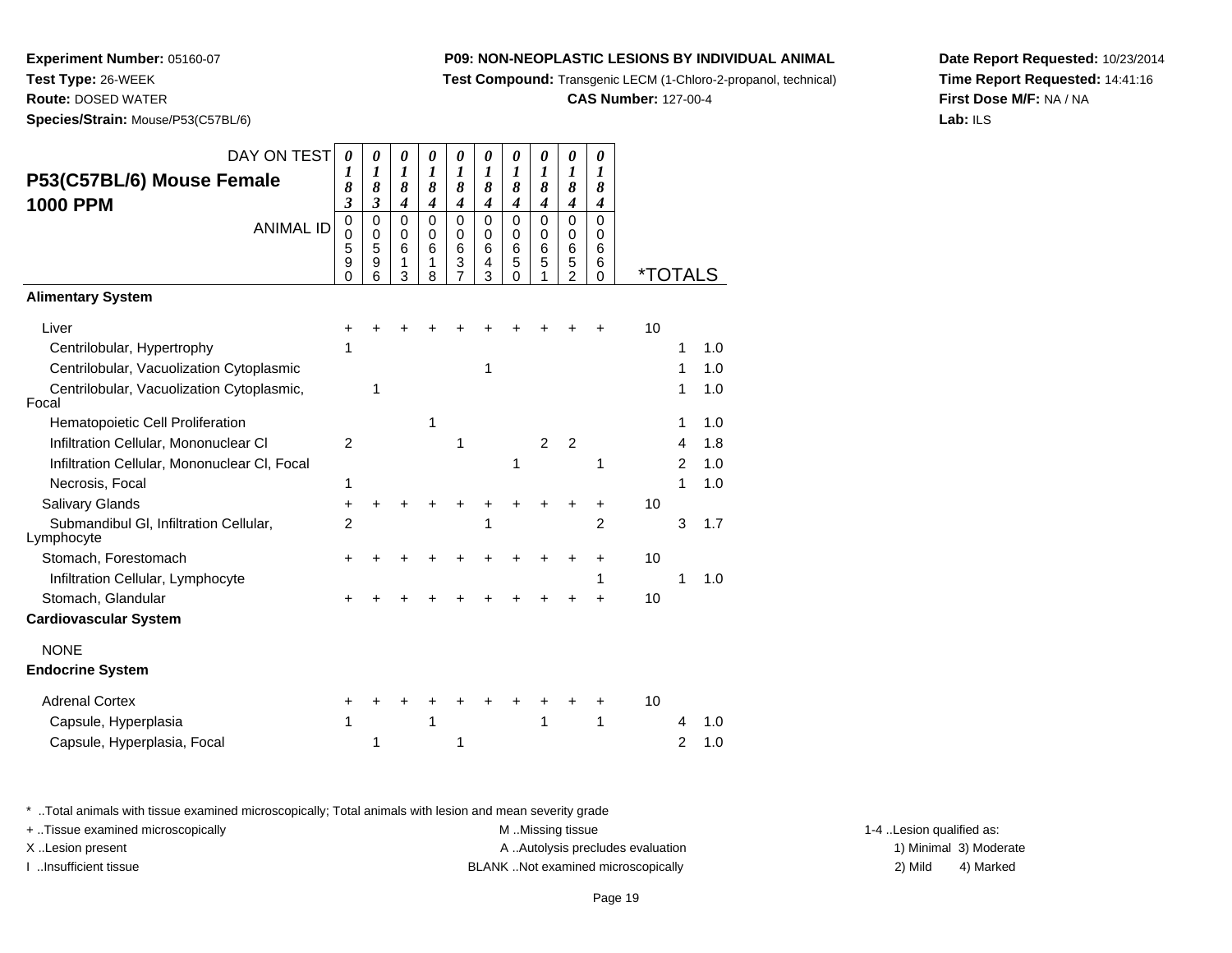**Test Compound:** Transgenic LECM (1-Chloro-2-propanol, technical)

**CAS Number:** 127-00-4

**Date Report Requested:** 10/23/2014**Time Report Requested:** 14:41:16**First Dose M/F:** NA / NA**Lab:** ILS

**Experiment Number:** 05160-07**Test Type:** 26-WEEK**Route:** DOSED WATER

**Species/Strain:** Mouse/P53(C57BL/6)

| DAY ON TEST<br>P53(C57BL/6) Mouse Female<br><b>1000 PPM</b><br><b>ANIMAL ID</b>                                                   | 0<br>$\boldsymbol{l}$<br>8<br>$\overline{\mathbf{3}}$<br>$\mathbf 0$<br>$\boldsymbol{0}$<br>5<br>9<br>$\mathbf 0$ | $\boldsymbol{\theta}$<br>$\boldsymbol{l}$<br>8<br>$\mathfrak{z}$<br>0<br>$\mathbf 0$<br>$\,$ 5 $\,$<br>$\boldsymbol{9}$<br>$6\phantom{1}$ | 0<br>$\boldsymbol{l}$<br>8<br>$\boldsymbol{4}$<br>$\mathbf 0$<br>$\mathbf 0$<br>6<br>$\mathbf{1}$<br>3 | 0<br>$\boldsymbol{l}$<br>8<br>$\boldsymbol{4}$<br>$\mathbf 0$<br>$\mathbf 0$<br>6<br>1<br>8 | 0<br>$\boldsymbol{l}$<br>8<br>$\boldsymbol{4}$<br>0<br>$\mathbf 0$<br>6<br>$\frac{3}{7}$ | $\boldsymbol{\theta}$<br>$\boldsymbol{l}$<br>8<br>$\boldsymbol{4}$<br>$\mathbf 0$<br>$\mathbf 0$<br>6<br>4<br>3 | 0<br>$\boldsymbol{l}$<br>8<br>$\boldsymbol{4}$<br>$\mathbf 0$<br>$\,0\,$<br>$\,6$<br>5<br>$\mathbf 0$ | $\pmb{\theta}$<br>$\boldsymbol{l}$<br>8<br>$\boldsymbol{4}$<br>$\mathbf 0$<br>$\mathbf 0$<br>6<br>5<br>1 | 0<br>$\boldsymbol{l}$<br>8<br>$\boldsymbol{4}$<br>$\mathbf 0$<br>$\mathbf 0$<br>$\,6$<br>$\frac{5}{2}$ | 0<br>$\boldsymbol{l}$<br>8<br>$\boldsymbol{4}$<br>0<br>$\Omega$<br>6<br>6<br>0 | <i><b>*TOTALS</b></i> |   |     |
|-----------------------------------------------------------------------------------------------------------------------------------|-------------------------------------------------------------------------------------------------------------------|-------------------------------------------------------------------------------------------------------------------------------------------|--------------------------------------------------------------------------------------------------------|---------------------------------------------------------------------------------------------|------------------------------------------------------------------------------------------|-----------------------------------------------------------------------------------------------------------------|-------------------------------------------------------------------------------------------------------|----------------------------------------------------------------------------------------------------------|--------------------------------------------------------------------------------------------------------|--------------------------------------------------------------------------------|-----------------------|---|-----|
| Zona Reticul, Degeneration, Fatty                                                                                                 | 1                                                                                                                 | 1                                                                                                                                         |                                                                                                        | 1                                                                                           | 1                                                                                        | 1                                                                                                               | 1                                                                                                     | 1                                                                                                        | 1                                                                                                      | 1                                                                              |                       | 9 | 1.0 |
| Adrenal Medulla                                                                                                                   | +                                                                                                                 | $\ddot{}$                                                                                                                                 | +                                                                                                      | +                                                                                           | +                                                                                        | +                                                                                                               | $\ddot{}$                                                                                             | +                                                                                                        | +                                                                                                      | +                                                                              | 10                    |   |     |
| <b>Pituitary Gland</b>                                                                                                            | +                                                                                                                 | $\ddot{}$                                                                                                                                 | +                                                                                                      | $\ddot{}$                                                                                   | $\ddot{}$                                                                                | $\ddot{}$                                                                                                       | $\ddot{}$                                                                                             | $\ddot{}$                                                                                                | $\ddot{}$                                                                                              | $\ddot{}$                                                                      | 10                    |   |     |
| <b>Thyroid Gland</b>                                                                                                              | $\ddot{}$                                                                                                         |                                                                                                                                           | ÷                                                                                                      | $\ddot{}$                                                                                   | $\ddot{}$                                                                                | $\ddot{}$                                                                                                       | $\ddot{}$                                                                                             | $\ddot{}$                                                                                                | $\ddot{}$                                                                                              | $\ddot{}$                                                                      | 10                    |   |     |
| <b>General Body System</b>                                                                                                        |                                                                                                                   |                                                                                                                                           |                                                                                                        |                                                                                             |                                                                                          |                                                                                                                 |                                                                                                       |                                                                                                          |                                                                                                        |                                                                                |                       |   |     |
| <b>NONE</b><br><b>Genital System</b><br><b>Uterus</b><br>Endometrium, Hyperplasia, Cystic, Diffuse<br><b>Hematopoietic System</b> |                                                                                                                   |                                                                                                                                           |                                                                                                        |                                                                                             |                                                                                          |                                                                                                                 | +<br>3                                                                                                |                                                                                                          |                                                                                                        |                                                                                | 1                     | 1 | 3.0 |
| Lymph Node, Mandibular                                                                                                            | +                                                                                                                 |                                                                                                                                           |                                                                                                        |                                                                                             | +                                                                                        | +                                                                                                               | м                                                                                                     | M                                                                                                        | +                                                                                                      |                                                                                | 8                     |   |     |
| Spleen                                                                                                                            | +                                                                                                                 |                                                                                                                                           | $\ddot{}$                                                                                              | $+$                                                                                         | $\ddot{}$                                                                                | $+$                                                                                                             | $\ddot{}$                                                                                             | $\ddot{}$                                                                                                | $\pm$                                                                                                  | $\ddot{}$                                                                      | 10                    |   |     |
| Thymus                                                                                                                            | $\ddot{}$                                                                                                         |                                                                                                                                           | $\ddot{}$                                                                                              | +                                                                                           | $\ddot{}$                                                                                | $\ddot{}$                                                                                                       | $+$                                                                                                   | $+$                                                                                                      | $\ddot{}$                                                                                              | $\ddot{}$                                                                      | 10                    |   |     |
| Hyperplasia, Atypical, Focal                                                                                                      |                                                                                                                   |                                                                                                                                           |                                                                                                        | 3                                                                                           |                                                                                          |                                                                                                                 |                                                                                                       |                                                                                                          |                                                                                                        |                                                                                |                       | 1 | 3.0 |
| <b>Integumentary System</b>                                                                                                       |                                                                                                                   |                                                                                                                                           |                                                                                                        |                                                                                             |                                                                                          |                                                                                                                 |                                                                                                       |                                                                                                          |                                                                                                        |                                                                                |                       |   |     |
| <b>Mammary Gland</b><br>Duct, Dilatation<br>Skin                                                                                  | +<br>+                                                                                                            |                                                                                                                                           |                                                                                                        | +<br>$\overline{c}$                                                                         | +<br>+                                                                                   |                                                                                                                 |                                                                                                       |                                                                                                          | ٠                                                                                                      | ÷                                                                              | 10<br>10              | 1 | 2.0 |
| <b>Musculoskeletal System</b>                                                                                                     |                                                                                                                   |                                                                                                                                           |                                                                                                        |                                                                                             |                                                                                          |                                                                                                                 |                                                                                                       |                                                                                                          |                                                                                                        |                                                                                |                       |   |     |

NONE

\* ..Total animals with tissue examined microscopically; Total animals with lesion and mean severity grade

+ ..Tissue examined microscopically examined microscopically examined as:  $M$  ..Missing tissue 1-4 ..Lesion qualified as: X..Lesion present **A ..Autolysis precludes evaluation** A ..Autolysis precludes evaluation 1) Minimal 3) Moderate

I ..Insufficient tissue BLANK ..Not examined microscopically 2) Mild 4) Marked